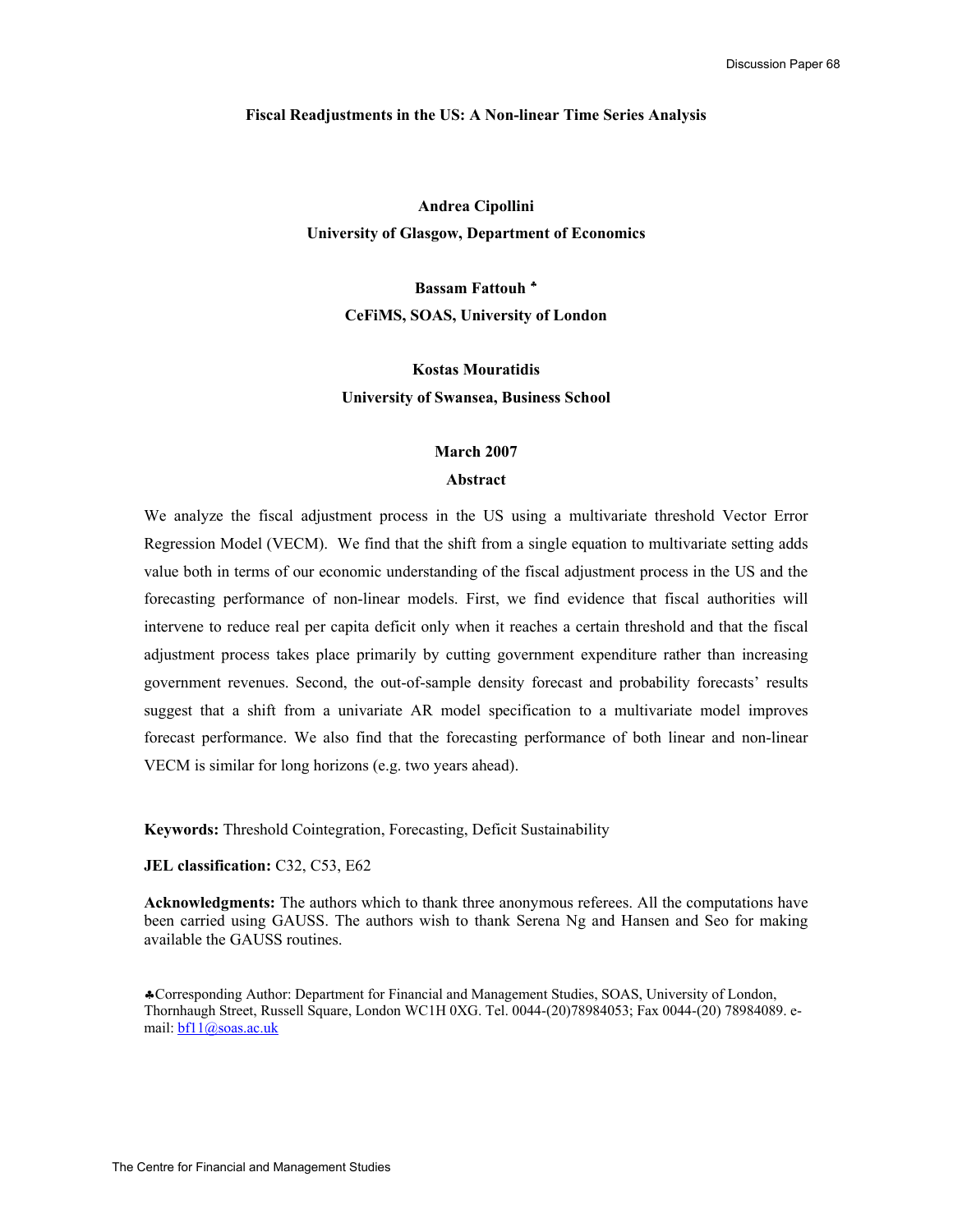#### **1. Introduction**

The recent deterioration in US budget deficits has raised serious concerns about the long-run sustainability of the U.S. fiscal policy. In addressing this issue, many studies have examined whether the U.S. fiscal policy respects the inter-temporal government budget constraint. This constraint implies that Ponzi games in which the government rolls over its debt in full every period by borrowing to cover both principal and interest payments are ruled out as viable option for government finances. The no-Ponzi game restriction, which is regarded as synonymous with sustainability, requires that today's government debt is matched by an excess of future primary surpluses over primary deficits in present value terms. This condition imposes testable restrictions on the time series properties of key fiscal measures such as the stock of public debt, the budget deficit and the long run relationship between government expenditures and revenues. In a seminal article, Hamilton and Flavin (1986) suggest that a sufficient condition for the inter-temporal budget constraint to hold is for the deficit inclusive of interest payments to be stationary. Wilcox (1989) extends the work of Hamilton and Flavin by allowing stochastic interest rates and non-stationarity in the non-interest surplus. He shows that when the sustainability condition holds, the present value of the stock of public debt should be stationary and has an unconditional mean of zero. Trehan and Walsh (1988) generalize the Hamilton and Flavin result and show that if debt and deficits are integrated and if interest rates are constant, then a necessary and sufficient condition for sustainability is that debt and primary balances (net-of-interest deficits) are cointegrated. Other studies examine the time series properties of government spending and revenues. For instance, Hakkio and Rush (1991) show that a necessary condition for intertemporal budget constraint is the existence of cointegration between government expenditure (inclusive of interest payments) and government revenues. Quintos (1995) expands on Hakkio and Rush (1991) and introduces the concept of strong sustainability condition which implies that the undiscounted public debt is finite in the long run.

More recent work has emphasized the importance of non-linearity in the US fiscal policy. This nonlinearity may arise if we expect fiscal authorities to react differently to whether the deficit has reached a certain threshold deemed to be unacceptable or unsustainable. Bertola and Drazen (1993) develop a framework which allows for trigger points in the process of fiscal adjustment, such that significant adjustments in budget deficits may take place only when the ratio of deficit to output reaches a certain threshold. This may reflect the existence of political constraints that block deficit cuts, which are relaxed only when the budget deficit reaches a sufficiently high level deemed to be unsustainable (Bertola and Drazen, 1993; Alesina and Drazen, 1991). Recent studies have found strong evidence of non-linearity in US fiscal policy. Using an exponential Smooth Transition Auto-regressive model (ESTAR) and long span data set starting from 1916, Sarno (2001) provides evidence of non-linear mean reversion in the US debt-GDP ratio. By using a threshold autoregressive (TAR) model, Arestis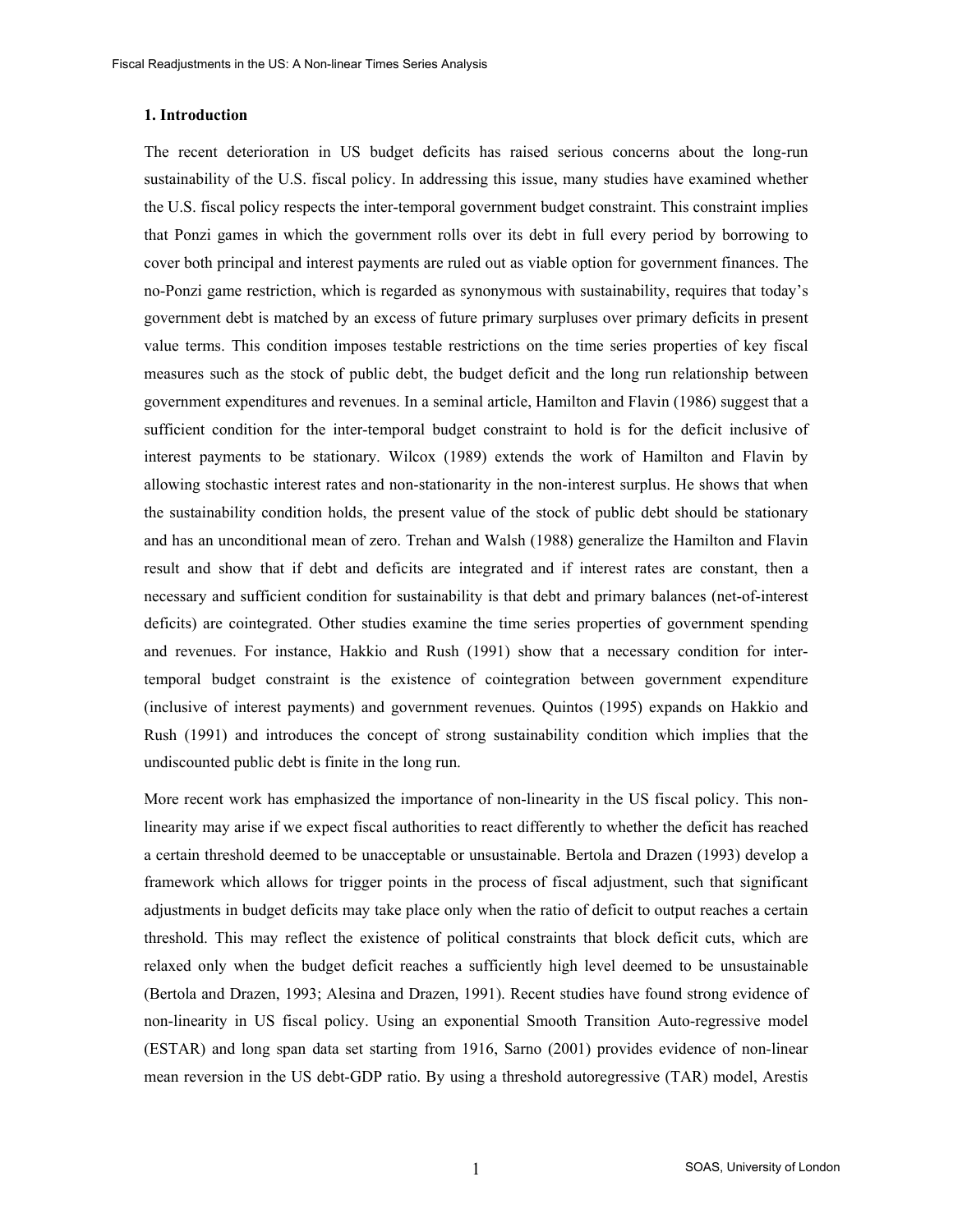et al (2004) provide evidence of threshold effects in the US per capita deficit such that policymakers will intervene to reduce per capita deficit only when it reaches a certain threshold.

In line with the above studies, we provide new evidence of strong non-linearity in the US fiscal policy. We contribute to the existing literature by extending the analysis of US fiscal adjustment from a single equation setting to a multivariate one, using a non-linear Vector Error Correction model. This extension adds value both in terms of our economic understanding of the fiscal adjustment process in the US and the forecasting power of the model. First, using a multivariate threshold cointegration model, we are able to identify whether the government's solvency constraint in the US is achieved through revenue increases, spending cuts or a combination of both. The issue of which specific item of the budget ensures fiscal re-adjustments has received considerable attention among US policymakers and has been recently the focus of much heated debate. For instance, Rubin, Orszag and Sinai (2004) argue that "balancing the budget for the longer term will require a combination of expenditure restraint and revenue increases". The authors believe that "the single most important act Congress and the Administration could take at this point to rein the budget over the next decade would be to re-establish the budget rules that existed in the 1990s. These put caps on discretionary spending and required that reductions in taxes or increases in mandatory spending be paid for with other tax increases or spending cuts". A study by the Congressional Budget Office (2003) also cautioned that "economic growth alone is unlikely to bring the nation's long term fiscal position into balance".

The contribution of the academic literature to this debate has been very limited. Alesina and Perotti (1995) find evidence that for fiscal adjustment to be permanent and effective, the focus must be on level of expenditure rather than taxation.<sup>1</sup> They argue that tax increases ease fiscal problems only temporarily. Temporary tax increases may also be very difficult to reverse and as such tax-driven deficit cuts may induce high tax ratios. Furthermore, raising taxes is unpopular and there are doubts whether such a strategy can in fact increase government revenues. Bohn (1991) and Crowder (1997) rely on the government inter-temporal solvency condition to analyze the performance of fiscal stabilization plans over a long-term data span. Specifically, the budget item series showing most of the error correcting dynamics is the one baring most of the fiscal re-adjustment burden**.** Crowder (1997) shows that the large U.S. deficits in the 1980s and early 1990s have been primarily caused by increases in government spending rather than falls in tax revenues. Thus, in order to restore the intertemporal budget constraint, the bulk of fiscal readjustment should occur through government spending cuts rather than through increases in tax revenues. Bohn (1991) shows that regardless of the shock that caused the high budget deficit, historically these deficits have been corrected by combination of both

-

<sup>&</sup>lt;sup>1</sup> Alesina and Perotti (1995) use the long-run, cyclically adjusted primary deficit to identify periods of fiscal readjustment. Specifically, a very tight fiscal policy in year t occurs when the cyclically adjusted deficit decreases by more than 1.5 percent of GDP. A successful fiscal adjustment in year *t* occurs when a tight fiscal policy implemented in year is such that the gross debt-to-GDP ratio in year  $t + 3$  is at least 5 percentage points lower than in year t.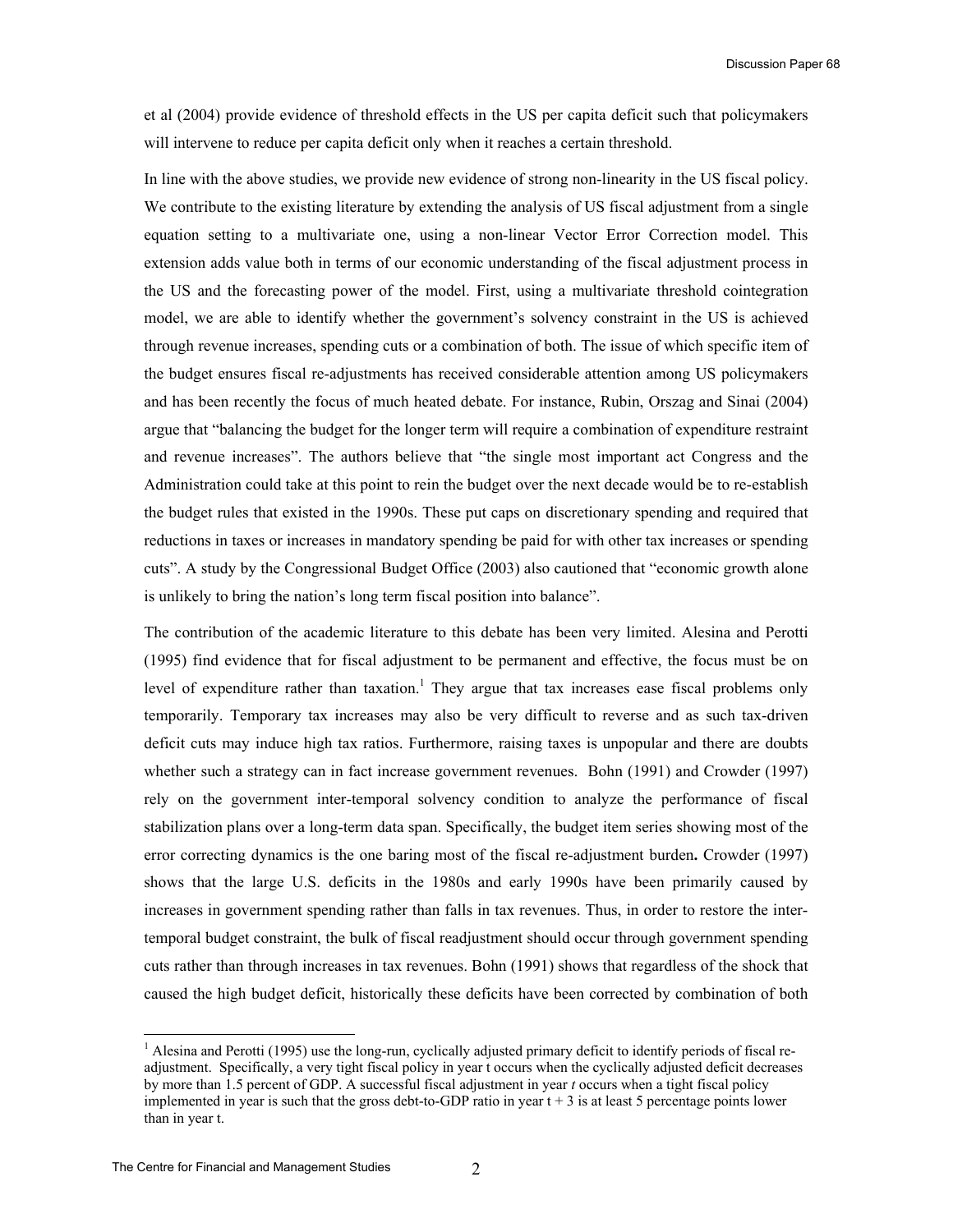spending cuts and tax increases. Auerbach (2000) finds that both components of U.S. fiscal policy have been responsive to the fluctuations in the deficit although the response from government spending has been much more important.

Our results reveal the following important findings. They provide support for the existence of trigger points in U.S. fiscal policy. Specifically, we find strong evidence of non-linearity in the fiscal process where adjustment occurs only when the real deficit per capita reaches a certain threshold. Below this threshold, there seem to be no significant error-correction effects, which may suggest that policymakers become sensitive to large deficits only when the deficit reaches very 'high' level deemed to be unacceptable or unsustainable. More importantly, we find that government expenditure shows the strongest error correcting dynamics and hence the bulk of fiscal adjustment seems to occur through spending cuts rather than increases in government revenue.

In addition to gaining better understanding of the US fiscal adjustment process, we also evaluate the out-of-sample density forecast and probability forecast performance of the estimated model. Our results highlight an additional advantage from generalizing the model from a single equation to multivariate setting. Specifically, the results from out-of-sample density forecast and probability forecasts suggest that there is an improvement in the model forecast performance once we move from a univariate AR model specification to a multivariate model. We also compare the out-of-sample forecast performance of the linear and threshold model. In a recent survey, Granger (2001) concludes that a major weakness of the literature on non-linear models is that little is known about the out-ofsample forecasting properties of different non-linear models or their out-of-sample forecast performance with those corresponding to linear models. The empirical findings suggest that, although the threshold VECM has a slight better probability forecast performance than the linear VECM, the density forecast performance of both the linear and non-linear VECM is similar for the long horizon (e.g. two years ahead) and thus we can not recommend the use of the threshold VECM over simple linear models for forecasting purposes. Similar results have been found recently in the context of the exchange market (see for instance, Rapach and Wohar, 2006). This suggests that although non-linear models are useful to gain better understanding of the US fiscal policy, they do not necessarily provide more reliable forecasts.

This paper is organized as follows. Section 2 describes the empirical methodology while section 3 presents the empirical results. Section 4 summarizes and concludes.

## **2. Empirical Method**

#### **2.1 Threshold Cointegration**

A Vector Error Correction model, VECM, fitted to both *G*, the real government expenditure per capita and to *R,* the real government revenue per capita, can be used to test whether there is any evidence of public finance sustainability and to test which of the two fiscal series carries the burden of fiscal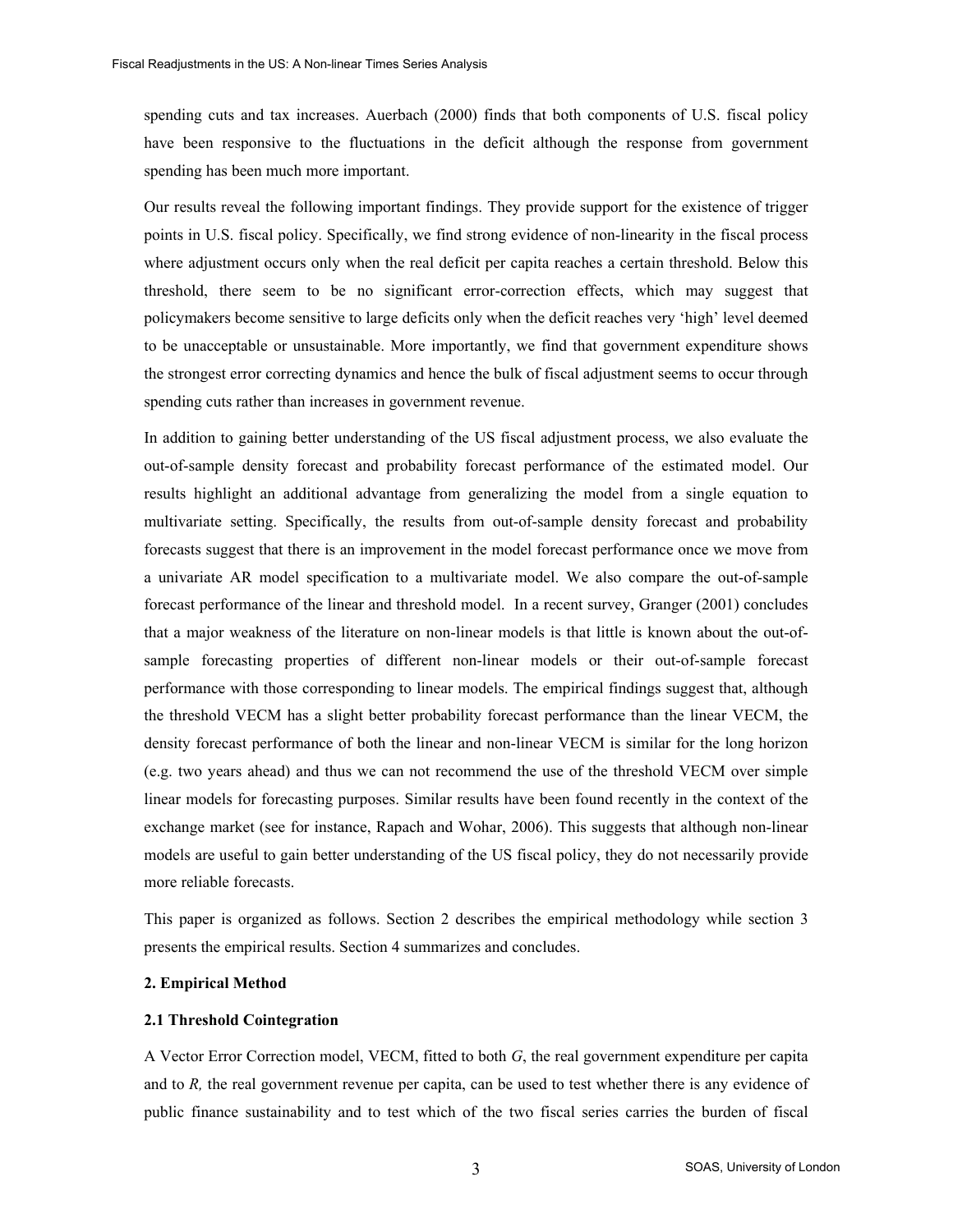readjustment (if any). Many empirical studies have concentrated on estimating the following linear VECM (where, for simplicity, we fix to one the VECM lag order):

$$
\begin{pmatrix} \Delta G_t \\ \Delta R_t \end{pmatrix} = \mu + \alpha w_{t-1} + \Gamma \begin{pmatrix} \Delta G_{t-1} \\ \Delta R_{t-1} \end{pmatrix} + u_t
$$
\n(1)

with  $\mu$  a two dimensional vector of intercepts,  $w_{t-1} = G_{t-1} - \beta R_{t-1}$ ,  $\alpha$  is a two dimensional vector of speed of adjustment coefficients, and  $u_t$  is the error term vector. According to Quintos (1995), the deficit is 'strongly' sustainable if the I(1) processes *Rt* and *Gt* are cointegrated and  $\beta = 1$ , while it is 'weakly' sustainable if  $R_t$  and  $G_t$  are cointegrated and  $0 \leq \beta \leq 1$ . Weak sustainability implies that the government constraints holds, but the undiscounted debt process is exploding at a rate that is less than the growth rate of the economy. Although this case is consistent with sustainability, it is inconsistent with the ability of the government to market its debt in the long run. Thus, in this paper, we will only test for the 'strong' sustainability condition and set  $\beta = I$ <sup>2</sup>. By setting  $\beta = I$ , the error correction term becomes the real deficit per capita.

As argued above, equation (1) may not be the most appropriate means to characterize the fiscal adjustment process for there may exist trigger points in the process of fiscal adjustment. Hence, in this study, we focus on the following threshold VECM:

$$
\begin{pmatrix}\n\Delta G_t \\
\Delta R_t\n\end{pmatrix} = \mu_1 + \alpha_1 w_{t-1} + \Gamma_1 \begin{pmatrix}\n\Delta G_{t-1} \\
\Delta R_{t-1}\n\end{pmatrix} + u_{1t}, w_{t-1} \le \gamma
$$
\n
$$
\begin{pmatrix}\n\Delta G_t \\
\Delta R_t\n\end{pmatrix} = \mu_2 + \alpha_2 w_{t-1} + \Gamma_2 \begin{pmatrix}\n\Delta G_{t-1} \\
\Delta R_{t-1}\n\end{pmatrix} + u_{2t}, w_{t-1} > \gamma
$$
\n(2)

The model given (2) allows us to test whether there are significant asymmetries in the adjustment process of per capita government revenues and per capita government expenditure to the long-run equilibrium level depending on the level of deficit per capita,  $w_{t-1}$ , given by  $G_t - R_t$ . In particular, if the real deficit per capita exceeds the trigger point *γ*, then there is a switch in the speed of adjustment coefficients from  $\alpha_1$  to  $\alpha_2$ , as well for the other short-run dynamics parameters. Hansen and Seo (2002) suggest to estimate the model given by (2) through Maximum Likelihood under the assumption that the errors  $u_t$  are iid Gaussian. The Gaussian likelihood is:

$$
L_n = -\frac{n}{2} \log |\Sigma| - \frac{1}{2} \sum_{t=1}^n u_t \, \Sigma^{-1} u_t \tag{3}
$$

where:

-

 $2^{2}$  Most recent empirical studies also suggest evidence of strong sustainability either without regime shifts (see Cunado et al, 2004) or with regime shifts (see Martin, 2000, and Arestis et al, 2004).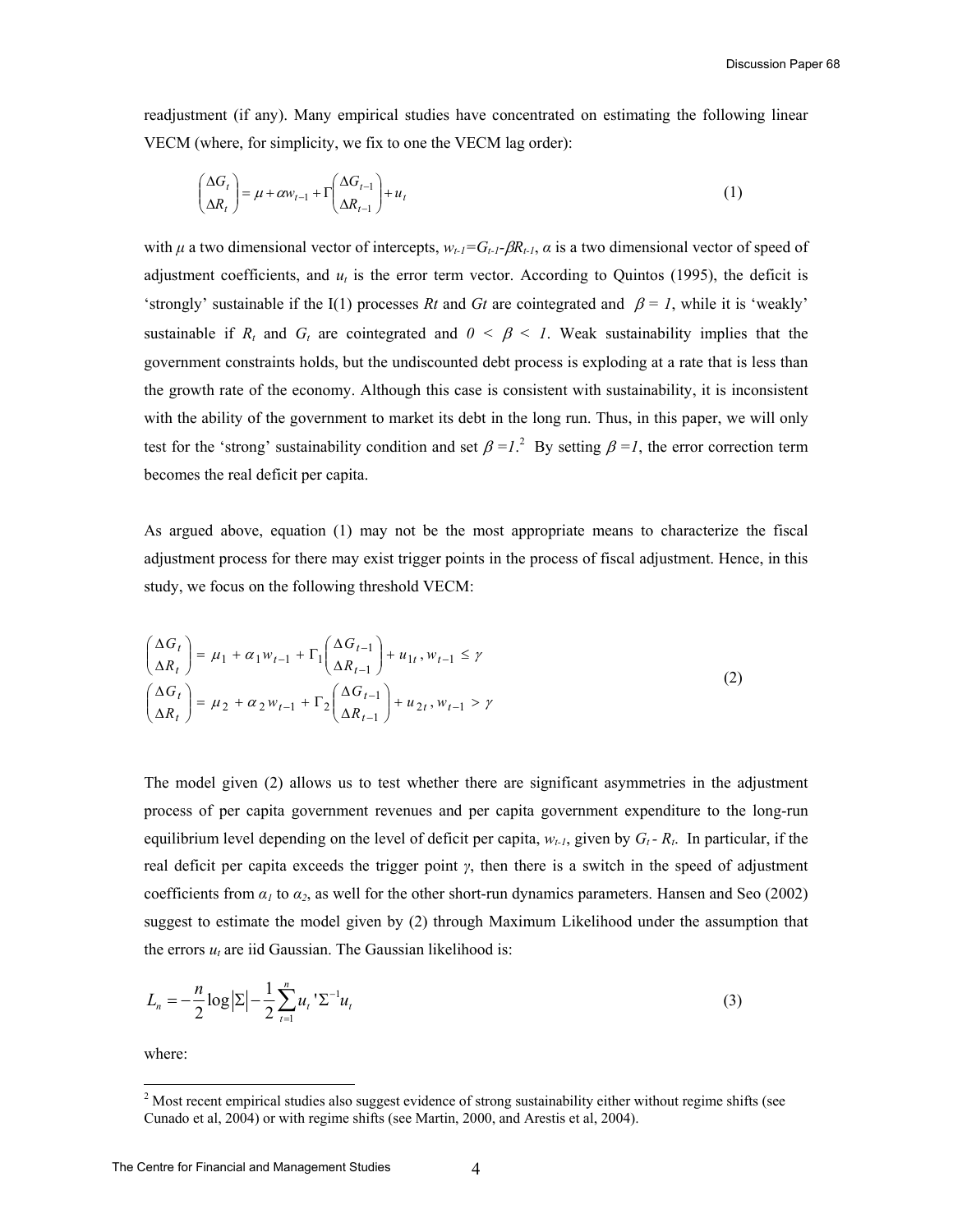$$
u_{t} = \left(\frac{\Delta G_{t}}{\Delta R_{t}}\right) - \left(\mu_{1} - \alpha_{1} w_{t-1} - \Gamma_{1}\left(\frac{\Delta G_{t-1}}{\Delta R_{t-1}}\right)\right) d_{1t}(\gamma) - \left(\mu_{1} - \alpha_{1} w_{t-1} - \Gamma_{1}\left(\frac{\Delta G_{t-1}}{\Delta R_{t-1}}\right)\right) d_{2t}(\gamma)
$$

with the indicator function  $d_{1t}(\gamma)$  taking value 1 if the deficit is below the trigger point  $\gamma$ , and zero otherwise. Furthermore,  $d_{2t}(y)$  is equal to  $(1 - d_{1t}(y))$ . In order to detect non-linearity, Hansen and Seo (2002) use an LM statistics to test  $H_0$  (linear cointegration) versus  $H_1$  (threshold cointegration). If the cointegrating vector is known and equal to  $\beta_0$  (in our study is fixed to unity), then the LM test is given by:

$$
SupLM^0 = \sup_{\gamma_L \leq \gamma \leq \gamma_U} LM(\beta_0, \gamma) \tag{4}
$$

Given that the asymptotic critical values of the distribution of the test statistics cannot in general be tabulated, bootstrapped p-values are computed using both a fixed regressor and a parametric bootstrap (for a description, see Hansen and Seo, 2002).

## **2.2 Out-of-Sample Density Forecasts**

-

To further motivate the use of threshold VECM, we explore whether our proposed model is superior both to the univariate model and the linear model in terms of its out-of-sample forecast performance. Traditionally, evaluating the forecast accuracy of models has been based on point forecasts using often the Root Mean Square Error (RMSE). The empirical evidence often suggests that the forecasting ability of linear models outperforms non-linear model on the basis of RMSE criterion alone<sup>3</sup>. Several studies however have recently emphasized the importance of evaluating forecast performance on the basis of an estimate of the complete probability distribution of the possible future outcomes of the series (that is a density forecast) as opposed to point forecasting. More specifically, only under certainty equivalence (e.g. policymakers with quadratic loss function and a linear dynamics of predicted variable), the RMSE can be used as a criterion to choose an optimal forecast<sup>4</sup>. If certainty equivalence does not hold, then it is important to focus not only on the first moments, but on the overall density of forecasts. The density forecasts are generated through stochastic simulation and we give in the Appendix a detailed description of this method. First, we produce the density forecasts for both changes in government spending and tax revenues, using a univariate AR model. Then, we produce the marginal density forecasts for both changes in government spending and tax revenues, *∆G* and *∆R*, respectively. We also produce the conditional density of government spending changes and of tax revenues changes, *∆G/∆R* and *∆R/∆G*, respectively. Finally, we produce the joint density of

<sup>&</sup>lt;sup>3</sup> Diebold and Nason (1990) give four reasons for why, although non-linear models have better in-sample fit than linear models, they may fail to dominate in terms of out-of-sample forecast performance based on the RMSE (see also Clements and Smith 2000).

 $4^4$  Chistofffersen and Diebold, (1997) show that under asymmetric loss the optimal forecast is the conditional mean plus a bias term which depend both on forecaster's loss function and on the conditional variance of predicted variable.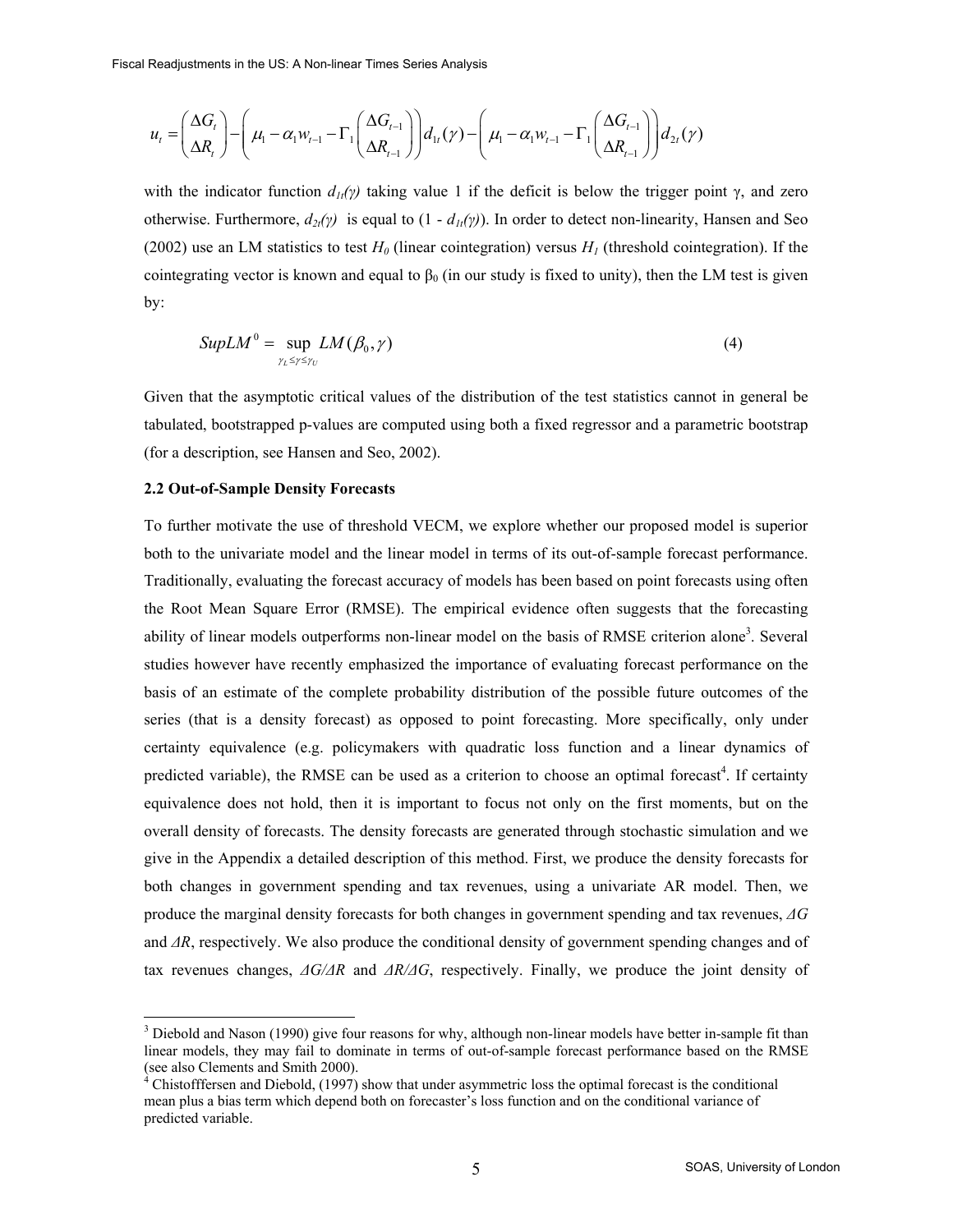government spending changes and of tax revenues changes,  $\left(\frac{\Delta G}{\Delta R}\right)^* \Delta R$  and  $\left(\frac{\Delta R}{\Delta G}\right)^* \Delta G$ , respectively. We consider three different forecast horizon, *h*, equal to 1, 4, and 8 quarters ahead, respectively. For the purpose of density forecast evaluation, in line with Clements and Smith (2000), for a given forecast horizon *h*, we calculate the probability integral transforms of the actual realizations,  $y_t$ , of each fiscal series over the forecast evaluation period with respect to the model's forecast densities, given by  $\left\{p_i(y_i)\right\}_{i=1}^n$ . Therefore, we evaluate the probability integral transform, *PIT*:

$$
PIT = \int_{-\infty}^{y_t} p_t(u) du
$$
 (5)

for  $t = 1, \ldots, n$ . When the model forecast density corresponds to the true predictive density, the sequence  $z_t$  is iid,  $U(0,1)$ . In line with Diebold et al. (1998) and with Clements and Smith (2000), we use informal data analysis to test whether *PIT* is iid, *U(0,1)*. Therefore, the evaluation of accuracy of density predictions consists of assessing uniformity using PP plots<sup>5</sup>. Specifically, we plot the empirical distribution function of  $PIT$  against the  $45^{\circ}$  line, with critical values defining the confidence intervals obtained from Miller (1956). Then, in order to assess whether the *PIT* series are iid, we use the

Langrage Multiplier, test for the null of serial independence of  $(PIT - PIT)^{j}$  $-FIT$ <sup>*j*</sup> for integer *j* up to

order 3, with  $\overline{PIT}$  being the mean the probability integral transform series<sup>6</sup>.

Furthermore, we consider the Berkowitz (2001) approach to evaluate the accuracy of density forecasts<sup>7</sup>. Specifically we take the inverse of the Gaussian cumulative distribution function with respect to each component of the sequence *PIT* which gives *PIT\** . Under the null of iid *U(0,1)* for the sequence *PIT*, the series *PIT\** becomes a standard Gaussian random variable. In order to test for normality in *PIT\** , Berkowitz (2001) suggested a likelihood ratio test for the joint null of normality and iid in *PIT*<sup>\*</sup>. The test statistic is  $LR_B = -2[L(0,1,0) - L(\hat{c}, \hat{\sigma}, \hat{\rho})]$ , where  $L(\hat{c}, \hat{\sigma}, \hat{\rho})$  is the value of the maximum likelihood function of an AR(1) model fitted to  $PIT^*$ , where  $\hat{c}$  and  $\hat{\rho}$  are the estimated intercept and autoregressive coefficient and  $\hat{\sigma}$  is the estimated standard deviation for the residuals of the AR(1). Under the null, the  $LR<sub>B</sub>$  has a  $\chi^2$  distribution.

 $\overline{\phantom{0}}$ 

<sup>&</sup>lt;sup>5</sup> PP plots provide a visual inspection of the discrepancy between shapes created by the patterns of points on a plot and a reference straight line.

<sup>6</sup> A high order is chosen because as noted by Diebold et al (1998) dependence may be present in higher moments.

 $<sup>7</sup>$  Recently, an alternative approach to evaluate the accuracy of density forecast has been suggested by Sarno and</sup> Valente (2004).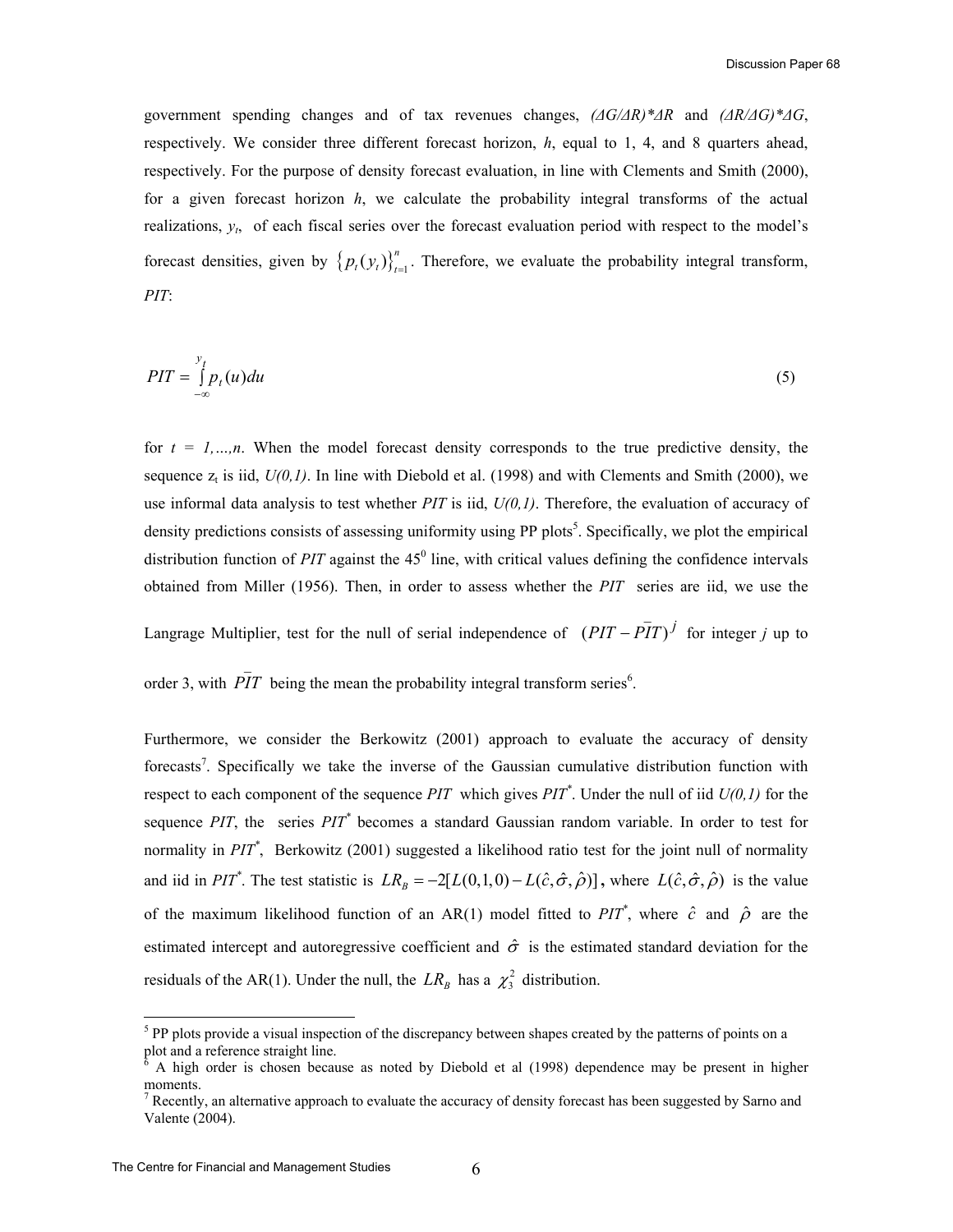The stochastic simulation is not only used to produce forecasts under any type of scenario (e.g. the density forecast), but also to generate the forecasts for particular type of scenarios. Specifically, we are interested in generating the probability forecasts for two types of events (see Clements, 2005, and Clements and Galvao, 2006, for probability forecast analysis). The first one is defined by negative changes in government spending, and the second one is defined by positive changes in tax revenues. Using the simulation method described in the appendix, we produce 1000 *h* step ahead forecast for government spending changes (conditional on the available information set) and we count how many of these forecast are negative. This number divided by 1000 gives the probability forecast for the government spending series. The same methodology is applied to generate the probability forecast for the tax revenue series. We repeat this exercise by increasing the overall sample by one additional observation, till we reach the end of the forecast evaluation period. We use the following indicators of probability forecast accuracy (see Clements and Galvao, 2006):

$$
QPS = \frac{1}{T} \sum_{t=1}^{T} 2(P_t - R_t)^2
$$
  
\n
$$
LPS = -\frac{1}{T} \sum_{t=1}^{T} [(1 - R_t) \ln(1 - P_t) + R_t \ln(P_t)]
$$

where  $P_t$  and  $R_t$  are the probability forecast and the actual realisation of the variable one is interested in predicting. Finally, the *QPS* score ranges from 0 to 2, with 0 being perfect accuracy. The second one ranges from 0 to ∞. *LPS* and *QPS* imply different loss functions with large mistakes more heavily penalized under LPS.

## **3. Empirical Analysis**

## **3.1 Data and Data Sources**

The dataset used in this study comprises quarterly observations over the period 1947:2 to 2004:4. We examine the dynamics of real per capita expenditure and real per capita revenues and hence we only focus on the strong sustainability condition (see Quintos (1995) for details). We first collect data on the nominal current federal expenditure (inclusive of interest payments) and current federal revenues (seasonally adjusted). We deflate both series by implicit GDP deflator to obtain real values. The series are then deflated by population to obtain real per capita government expenditure and real per capita government revenues. All the data have been obtained from the FRED database available from the Federal Reserve Bank of St. Louis.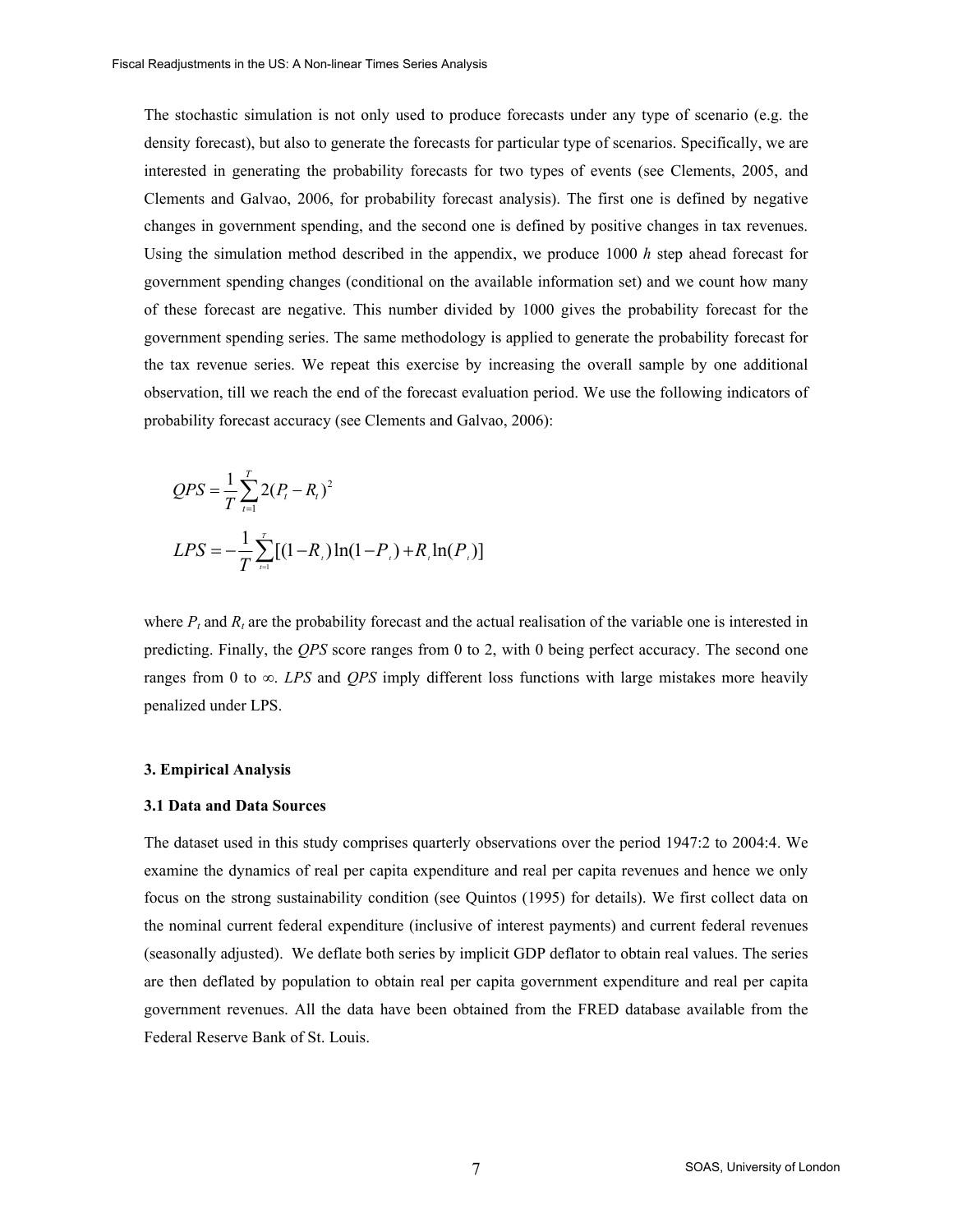#### **3.2 In-Sample Forecasting Analysis**

The augmented Dickey-Fuller (ADF) and the Philips-Perron (PP) tests for the null of unit root (see the first two columns of Table 1) suggest that we can not reject the null hypothesis of non-stationarity in the levels of real per capita government expenditure and real per capita government revenue. These findings are also confirmed by the tests developed by Ng and Perron (2001) under *GLS* detrending, using the modified AIC information criterion to select the optimal lag order. Specifically, as for the tax revenue series, the  $MZ^{GLS}$ <sub>a</sub>, and  $ADF^{GLS}$  tests suggest that we cannot reject the null of unit root at any significance level. As for the tax revenue series, according to the  $MZ^{GLS}$ <sub>a</sub>, we cannot reject the null of unit root, whereas, using the *ADF<sup>GLS</sup>*, we cannot reject the null of unit root at 1% significance level.

Before carrying cointegration analysis, we select the VECM lag length. The results are reported in Table 2a for the linear VECM and Table 2b for the threshold VECM. As can be seen from these tables, both the AIC and BIC statistics pick a lag of one. This holds both for the linear and the threshold VECM.<sup>8</sup>

We next test for existence of threshold effects in the VECM using the *SupLM* statistic. As can be seen from Table 3, the  $\mathit{SupLM}^0$  statistic suggests a strong presence of threshold effects where the null hypothesis of no threshold can be rejected at the 5% level. The Wald tests also point in the same direction. The null hypothesis that the error-correction coefficients and dynamic coefficients are the same in both regimes can be rejected at 5% and 1% levels respectively.

The parameter estimates were calculated by minimization of  $log \Sigma(\gamma)$  $\hat{\cdot}$  $log \Sigma(\gamma)$  over a 300 grid points for the

parameter γ*.* The estimates are reported in Table 4. The estimated threshold is 8.859 dollar per capita which implies that the first regime occurs when the real deficit per capita is less or equal than \$8.859. This regime contains 82% of the sample observations. The second regime occurs when the real deficit per capita is above the threshold of \$8.859. Following Hansen and Seo (2002), we label the first regime as the "typical" regime and the second regime as the "unusual" regime. The results in Table 4 show that the typical regime has no significant error correction effects with the coefficients on the lagged error correction terms in both equations  $\Delta R_t$  and  $\Delta G_t$  are insignificant at the conventional levels. In contrast, error correction effects occur only in the extreme regime i.e. when the real deficit per capita has risen above the estimated threshold. Interestingly, the results indicate that fiscal readjustment occur through spending cuts rather than increases in government revenue: while the estimated coefficient on the error-correction term in the government expenditure equation is large and highly significant, the estimated coefficient on the error correction term in the revenue per capita equation is quite small and not significant at the conventional levels.

-

<sup>&</sup>lt;sup>8</sup> For robustness, we also estimated the VECM with 2 lags. The results are very similar to those obtained with one lag and to save space we do not report them. The results are available from the authors upon request.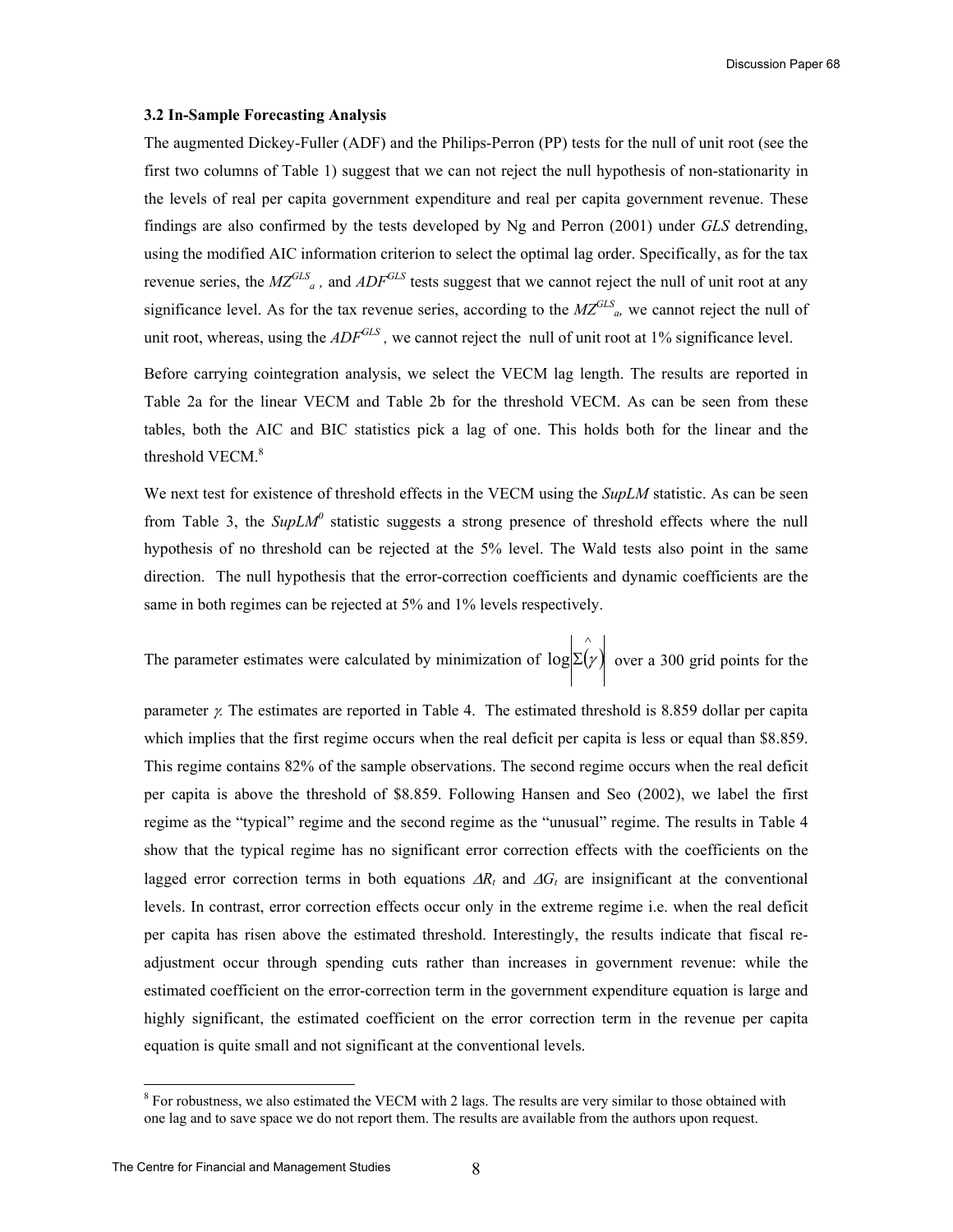In Figure 1, we plot the deviations of the real deficit per capita form the estimated threshold point estimate over the sample period. Note that in this figure, positive values identify the "unusual" regime, whereas the negative values identify the "typical" regime. Figure 1 clearly shows that there have been four major shifts from the 'typical' to the 'unusual' regime in the real deficit per capita dynamics. First, a major shift occurred in 1975:2, which is the peak of the 1973 oil crisis, which plunged the US economy into a deep recession. A second major shift occurred in 1981:3. This shift, which occurred during Reagan presidency, corresponds to the effects of the legislation passed by the Congress aimed at cutting personal income taxes over the next three years (the 1981 Economic Recovery Tax Act). Since the tax cuts were not met by equal cuts in government spending, the federal budget went into large deficits and remained so for a considerable period of time. It is only in 1987:3 that we witness a regime shift back towards the typical regime. This switch reflects in part the intensive political and economic debate in the Congress and in the media and the efforts made by fiscal authorities to reduce the large and growing budget deficit. These efforts were manifested in the Tax Reform Act of 1986 and the Balanced Budget and Emergency Deficit Control Act, which called for progressive reduction in the deficit and the achievement of a balanced budget by the early 1990s (Ippolito, 1990). Despite the efforts made to balance the budget, another major shift (the third one) from the 'typical' to the 'extreme' regime occurred in 1991:2. This switch occurred during the Senior Bush presidency and corresponds closely to the recession that plunged the U.S. economy at the beginning of Senior Bush's term and later to the budgetary requirements of the Gulf War. In 1994:2, there was a switch to the typical regime, which lasted for the rest of the 1990s. This coincided with President Clinton's move to the White House and the importance he has attached to balancing the budget in his economic policy. Finally, in 2002:4, there was a switch from the typical to the unusual regime. This switch corresponds to current President's Bush presidency with its emphasis on cutting taxes and boosting defense and security outlays which caused large budget deficits.

#### **3.3 Out-of-Sample Forecasting Analysis**

We compare the out-of-sample forecast performance of the linear model and the threshold cointegration model. We leave out the last 64 observations of the sample for density forecast evaluation. More specifically, the forecast evaluation period starts from 1989:1 which corresponds to the beginning of the George Bush senior administration and ends in 2004:4.

In order to produce out-of-sample forecasts, we estimate recursively the three different model specifications (univariate AR, linear and non-linear VECM). We concentrate on one quarter, one year and two years ahead predictions. As for the one quarter ahead projections, we consider, initially, the sample that ends in 1988:4, and then we increase the sample by one observation each time period till we reach a sample period that ends in 2004:3. In order to produce four quarters ahead predictions, we consider, initially, the sample that ends in 1987:4, then we increase the sample by one observation each time period till we reach a sample period that ends in 2003:4. Finally, to produce eight quarters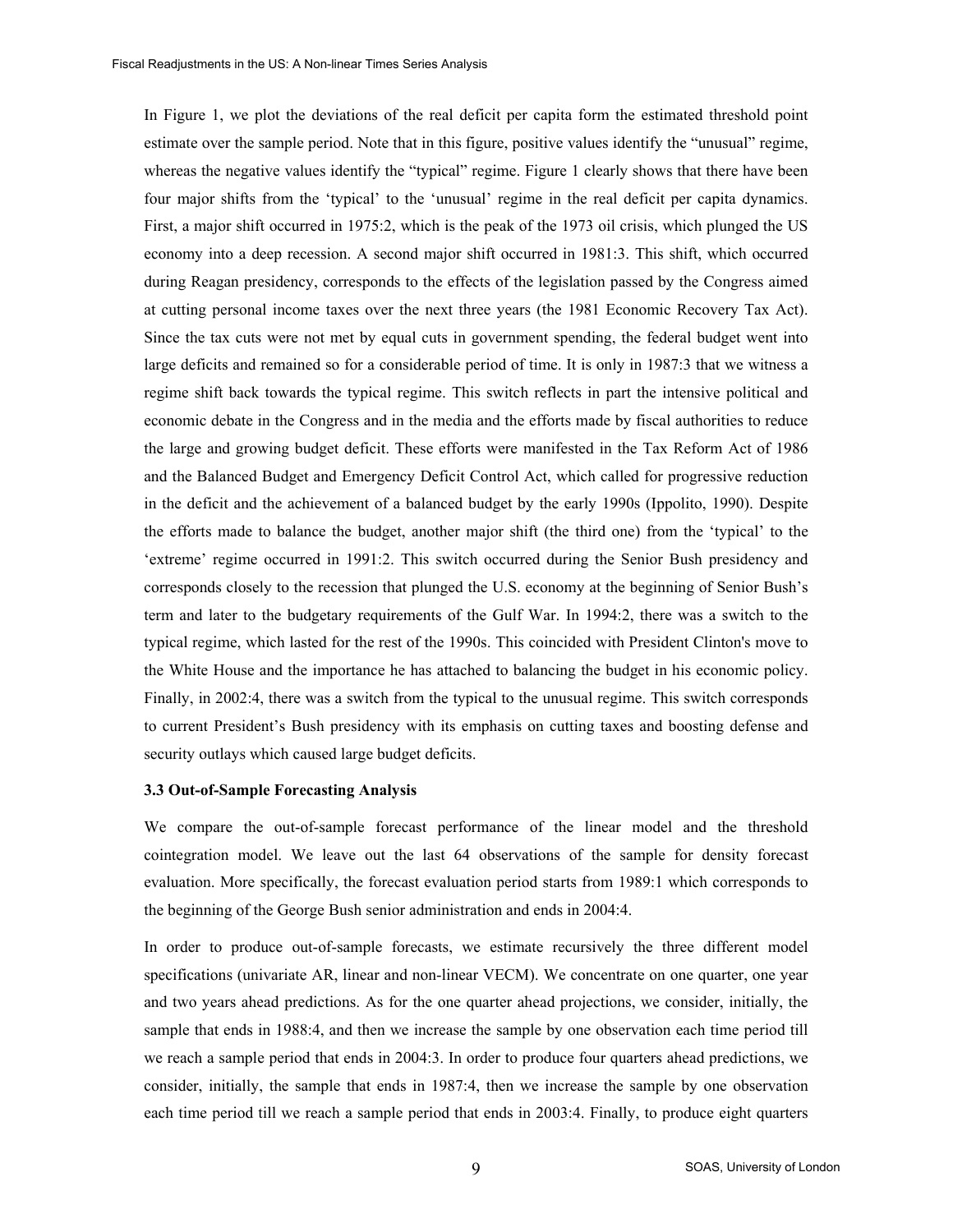ahead predictions, we consider, initially, the sample that ends in 1986:4, then we increase the sample by one observation each time period till we reach a sample period that ends in 2002:4.

The out-of-sample point forecast evaluation in Table 5 shows that the evidence is inconclusive: the Root Mean Square Error (RMSE) corresponding to the point forecast of the government spending series obtained from the different models are close to each other at the different forecast horizons. Moreover, although the non-linear VECM is the worst in the one quarter ahead point prediction of tax revenues, the different models have a similar performance for the one and two year forecast horizon.

The results from Table 6a-6c suggest that none of the models proposed is capable of providing a good density forecast for the tax revenues series. Specifically, although the PP plots for the probability integral transform sequence (see the right hand side panel of Figures 2-8), show the  $45^{\circ}$  line inside the confidence interval bands for all the model specifications and for most of the forecast horizon (with the exception of the one year ahead density forecast from the univariate AR model, see Figure 2), the Lyung-Box test suggests evidence of serial correlation in the first and third moments of the *PIT* sequence.<sup>9</sup> As for government spending, there is an improvement in density prediction performance once we move from the univariate AR model to the multivariate model and as we consider a forecast horizon longer than one quarter. In particular, even though there is no evidence of serial correlation in the first, second and third moment of the *PIT* sequence corresponding to AR density forecasts (see Table 6a-6c), the corresponding PP plots show the  $45^{\circ}$  line outside the confidence interval bands (see the left hand side panel of Figures 2), for density prediction over one and two years respectively.

As for the multivariate models, the density forecast performance for the linear and for the threshold VECM specification is similar for long horizon (e.g. two years ahead). The Ljung Box test suggest absence of serial correlation in the first, second and third moment of the *PIT* sequence for the marginal, conditional and joint density forecast of government spending produced by both the linear and non-linear VECM and for any forecast horizon (see Table 6a-6c). However, the PP plots for the probability integral transform associated with the threshold VECM marginal, conditional and joint density forecast of government spending have the  $45^{\circ}$  line inside the confidence interval bands only when we consider an eight step ahead forecast horizon (see Figures 6,7 and 8). From Figures 3, 4 and 5, we can observe that the PP plots for the probability integral transform associated with the linear VECM marginal, conditional and joint density forecast of government spending have the  $45^\circ$  line inside the confidence interval bands for any forecast horizon.

Using the Berkowitz (1999) test, from table 7a-7c we can observe that the strongest rejection of the null hypothesis of normality and iid for the inverse of the cumulative (standardised) Gaussian

-

<sup>&</sup>lt;sup>9</sup> It is worth noting that empirical distribution type of tests, such as PP plots, are valid only under the assumption that *PIT* follows an i.i.d. process (see Spanos, 1999).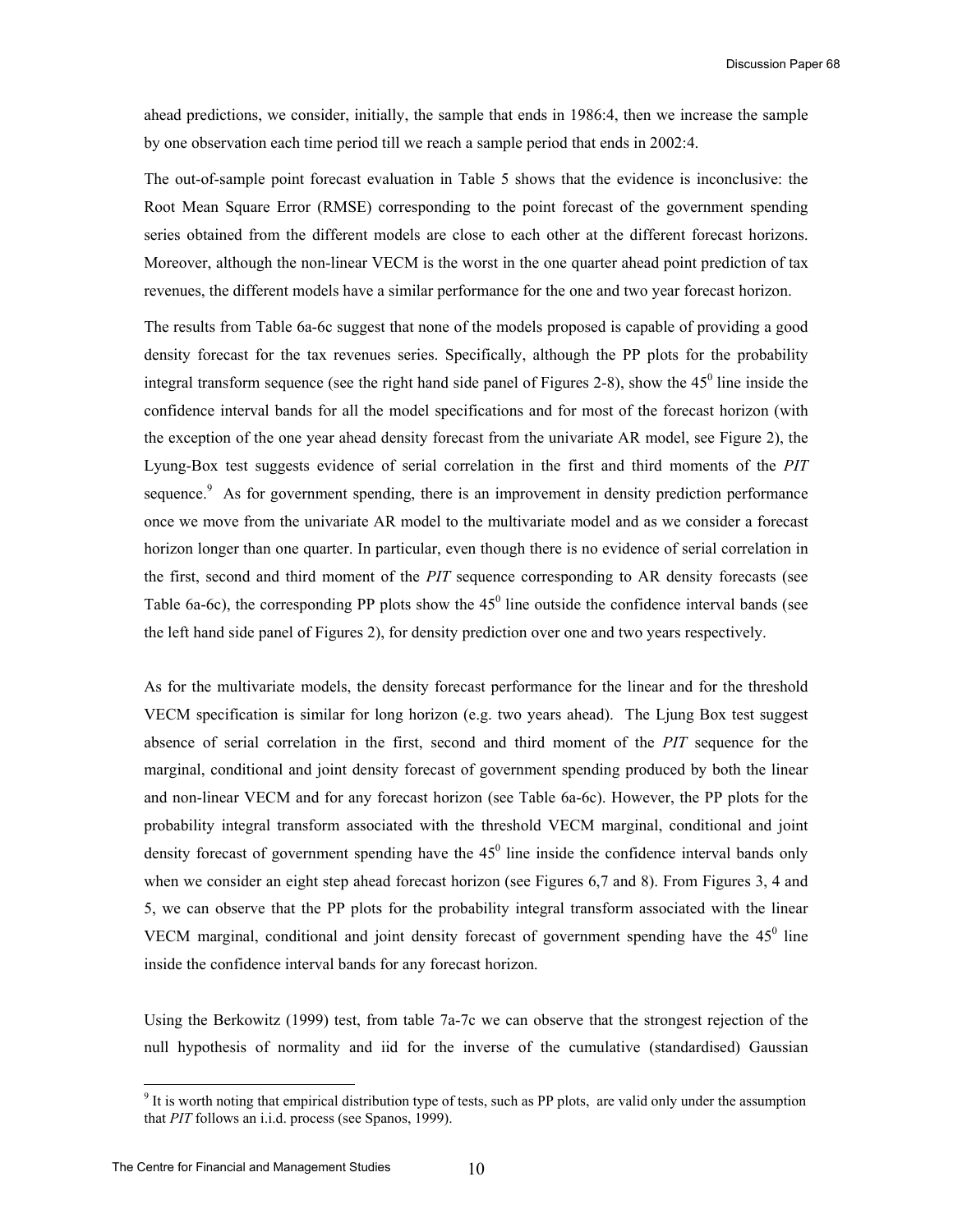distribution with respect to the PIT sequence applies to the AR and Linear VECM. When we use a Threshold VECM, there is a mild non rejection of the null hypothesis if we turn our focus on the conditional and joint density (one step ahead) forecast of government spending changes and on the marginal and joint density (eight step ahead) forecast of government spending changes.

Finally, the probability forecast exercise confirms the results obtained from the density forecast evaluation. As mentioned in section 2.2, we are interested in evaluating the model forecast performance regarding events which can be associated with fiscal readjustments and these are either positive changes in tax revenues or negative changes in government spending. Therefore, as mentioned in section 2.2, we need to compute probability forecasts and evaluate them in terms of QPS and LPS scores. As for government spending (see Table 8a), the best performer (in terms of QPS and LPS scores) for any type of prediction horizon is the non-linear VECM model are considerably lower than the corresponding one for the AR model. As for the tax revenues (see Table 8b), the worst probability forecast performance is the one associated with the non-linear VECM for the one quarter ahead probability forecast. There are gains from moving to a univariate AR modelling framework to a multivariate model if the prediction horizon is either one or two years ahead, and the non-linear VECM is the best performer (in terms of QPS and LPS scores) if the forecast horizon is two year ahead.

## **4. Conclusions**

In this paper, we investigate empirically the US government inter-temporal solvency condition and assess whether government solvency constraint has been achieved mainly through revenue increases or spending cuts or a combination of both. Using a Threshold Vector Error Correction estimation procedure, we find evidence that government authorities would intervene only when the deficit per capita has reached a certain threshold. Our results show that the bulk of fiscal adjustment occurs through spending cuts rather than increases in government revenue.

In terms of forecasting, the picture is mixed. By evaluating the out-of-sample density forecast performance of the estimated model, we show that there is an improvement in the model forecast performance once we move from a univariate AR model specification to a multivariate model. However, we find that the forecasting performance of both linear and non-linear VECM is similar for long horizon (e.g. two years ahead) and thus we can not recommend the use of the threshold VECM over simple linear models for forecasting purposes. This suggests that our proposed model could be improved upon and should be evaluated in comparison not only with alternative multivariate nonlinear models but also multivariate linear models with structural breaks. One might also consider a time trend or an indicator of the US business cycle as an additional threshold variable (beyond the government deficit) in the non-linear multivariate model. Recently, Clements and Galvao (2006) have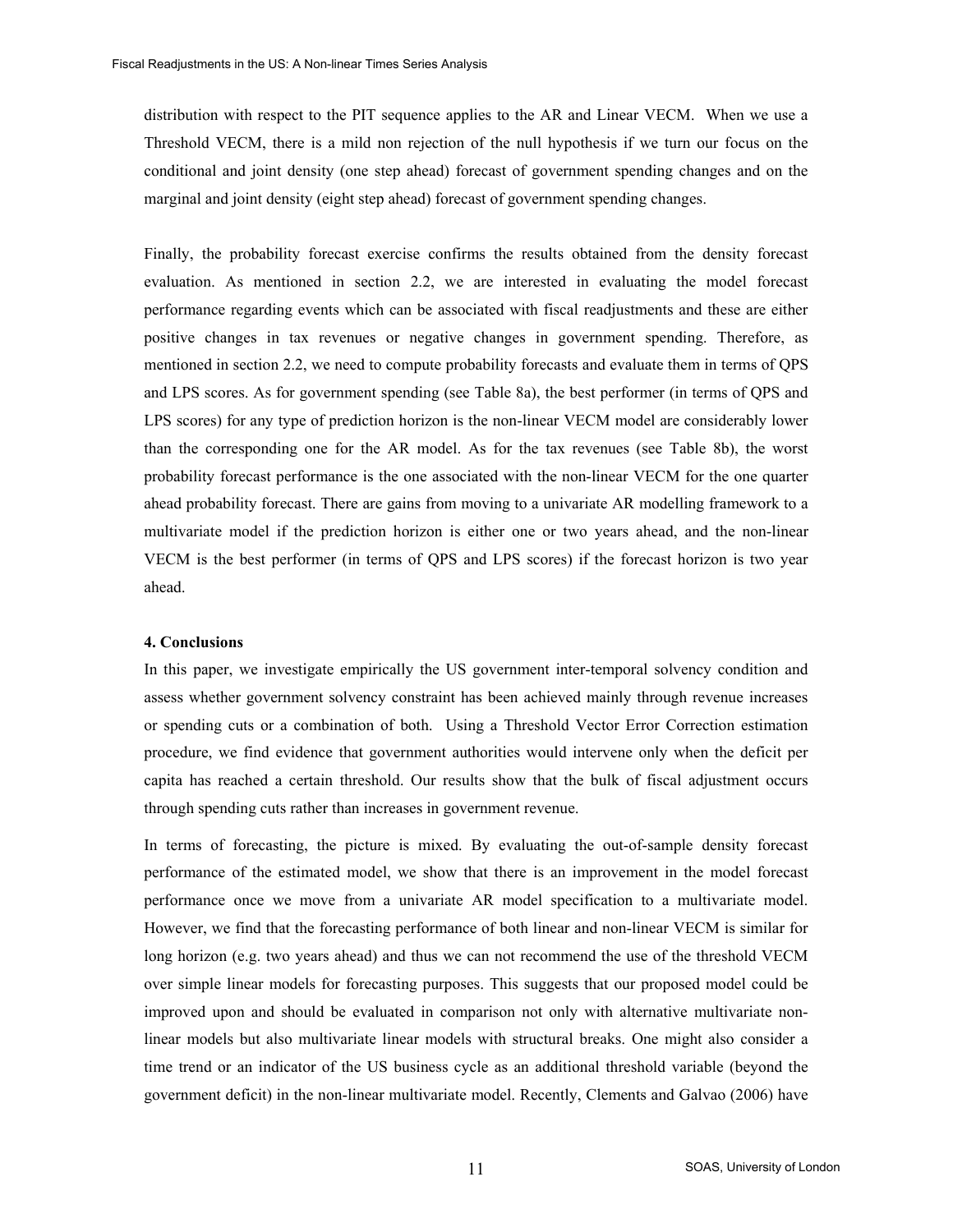found a good forecasting performance of the US terms spread regarding the US industrial production, using a threshold VAR using both a time trend and the term spread as threshold variables. These extensions can prove very fruitful avenues for future research.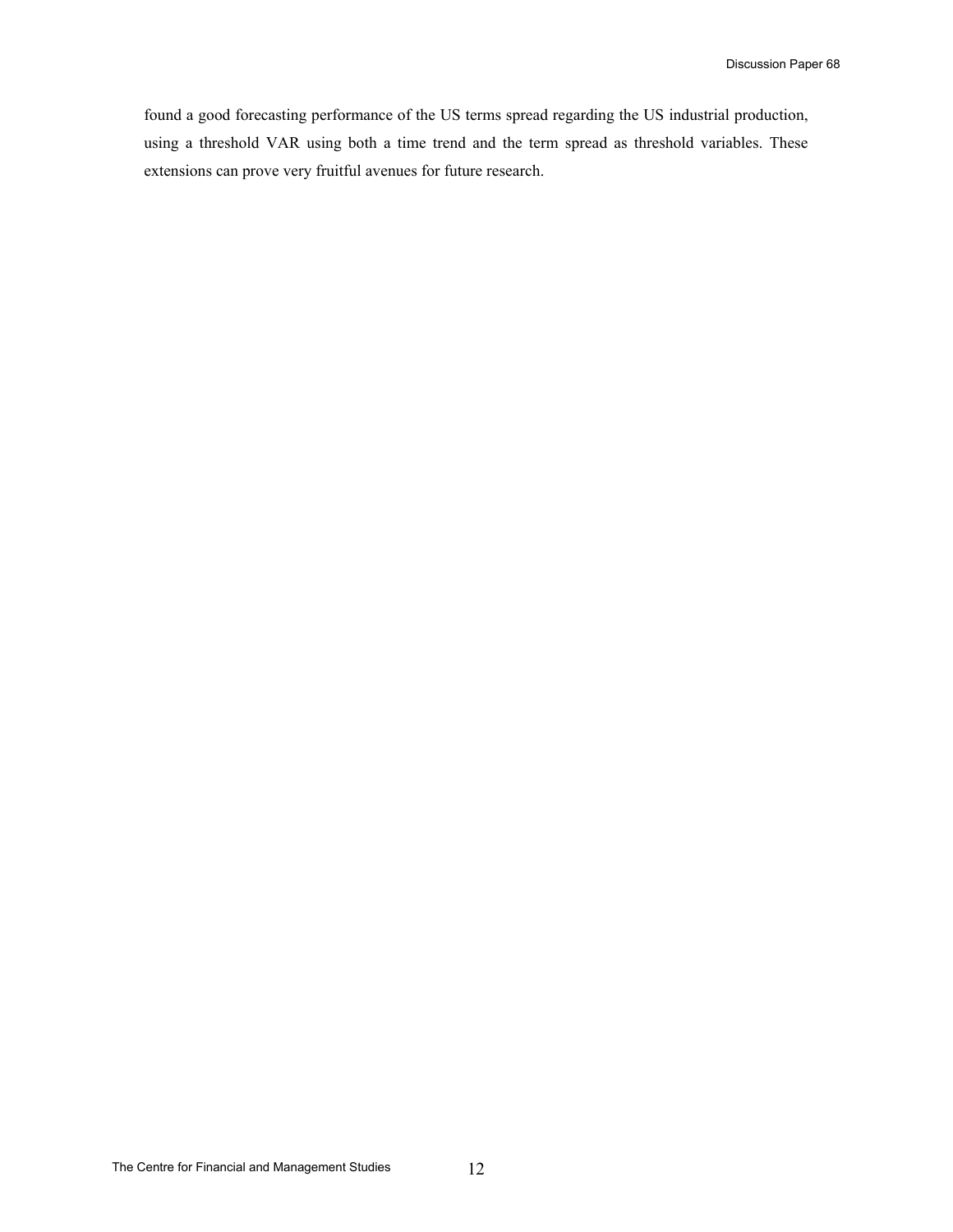## **References**

Alesina, A. and Drazen, R. (1991), "Why are stabilisation delayed?'', *American Economic Review*, Vol. 82, pp. 1170-1188.

Alesina, A. and Perotti, R. (1995), "Fiscal Expansion and Adjustment in OECD countries'', *Economic Policy*, pp. 206-247.

Arestis, P., A. Cipollini and B. Fattouh (2004), "Threshold Effects in the U.S. Budget Deficit", *Economic Inquiry*, Vol. 42, No.2, 214-222.

Auerbach . A J. (2000), "Formation of fiscal policy: the experience of the past twenty-five years" *FRBNY Economic Policy Review*, April, pages 9-23

Balke, N.S. and T.B. Fomby (1997), "Threshold Cointegration", *International Economic Review,* 38, 627-645.

Berkowitz, J. (2001) "Testing density forecasts, with applications to risk management", *Journal of Business and Economic Statistics*, 19, 465-474.

Bertola, G. and A. Drazen (1993), "Trigger Points and Budget Cuts: Explaining the Effects of Fiscal Austerity", *American Economic Review*, 83 (1), 11-26.

Bohn, H. (1991): "Budget balance through revenue or spending adjustments*?", Journal of Monetary Economics*, 27, pp.333-359.

Chistofffersen, P.F., and Diebold, F., (1997), "Optimal Prediction under Asymmetric Loss", *Econometric Theory*, Vol. 13, pp. 808-817.

Clements, M. P. (2005): Evaluating Econometric Forecasts of Economic and Financial Variables. Palgrave McMillian eds.

Clements, M. P. and A. B. Galvao (2006): "Structural Break Threshold VARs for predicting the probability of US recessions using the spread" (2006) *Journal of Applied Econometrics.* 21: 463-487.

Clements, M. P. and J. Smith, (2000) "Evaluating the forecast densities of linear and non linear models applications to output growth and unemployment", *Journal of Forecasting*, 19, pp. 255-276.

Congressional Budget Office (2003), "The Long-Term Budget Outlook." December.

Crowder, W. (1997), "The U.S. federal intertemporal budget constraint : restoring equilibrium trough increased revenues or decreased spending", manuscript.

Cunado, J., L. A. Gil-Alana and F. Pérez de Gracia (2004), Is the US fiscal deficit sustainable? A fractionally integrated approach, *Journal of Economics and Business*, 56, No.6, 501-526.

Dickey D.A. and Fuller W.A. (1979): "Distribution of the estimates for autoregressive time series with a unit root", *Journal of the American Statistical Association*, 74, pp. 427-431

Diebold, F. X., T.A. Gunther, and A. S. Tay, (1998), "Evaluating Density Forecast", *International Economic Review*, Vol. 39, 863-883.

Diebold, F.X. and J.A. Nason (1990), "Non Parametric Exchange Rate Prediction", *Journal of International Economics*, 28, 315-332.

Enders and Granger (1998): "Unit Root Test and Asymmetric Adjustment with an Example Using the Term Structure of the Interest Rates", *Journal of Business and Economics Statistics*, 16, pp. 304-311.

Galvao, A. (2005), "Structural Break Threshold VAR for Predicting the Probability of US Recessions Using the Spread"; *Journal of Applied Econometrics*, forthcoming.

Granger, C. W. J. (2001), An overview of nonlinear macroeconometric empirical models, *Macroeconomic Dynamics*, Vol. 5, No. 4, pp. 466-81.

Hakkio, C.S. and M. Rush (1991), "Is the budget deficit "too large"?", *Economic Inquiry*, 29, 429-445.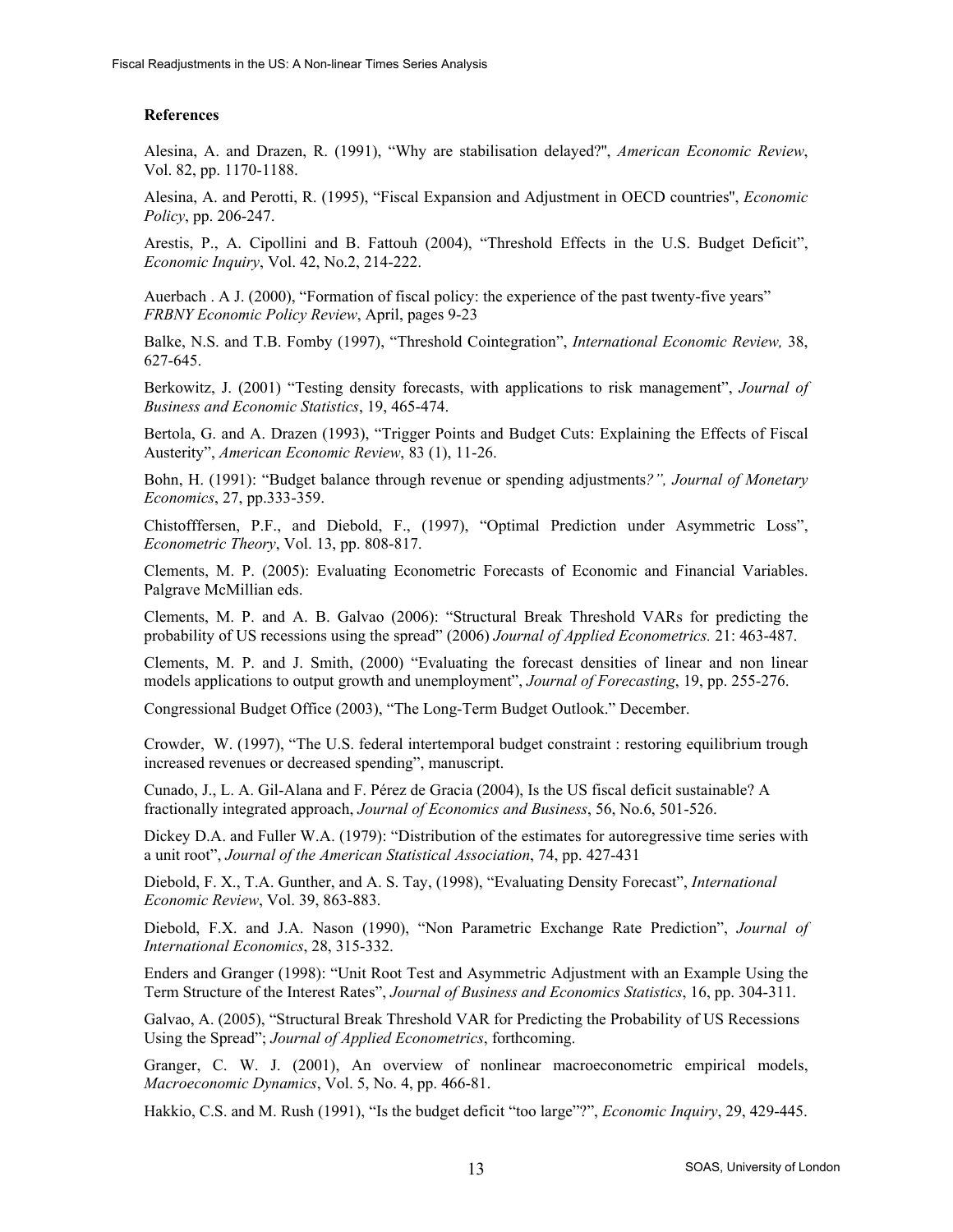Hamilton, J. D. and M.A. Flavin (1986), "On the Limitation of government borrowing: a framework for empirical testing", *The American Economic Review*, 76, 808-819.

Hansen, B. and Seo B. (2002): "Testing for two regime threshold cointegration in vector error correction models", *Journal of Econometrics*, 110, pp.293-318.

Haug, A. (1995), "Has Federal budget deficit policy changed in recent years", *Economic Inquiry*, Vol.33, pp.104-118.

Ippolito, D.S. (1990), Uncertain legacies: federal budget policy from Roosevelt through Reagan. Charlottesville : University Press of Virginia.

Martin, G.M. (2000), "US deficit sustainability: a new approach based on multiple endogenous breaks", *Journal of Applied Econometrics*, 15, 83-105.

Miller, L. H. (1956): "Table of percentage points of Kolmogorov statistics", *Journal of American Statistical Association*, 51, pp. 111-121.

Ng, S. and Perron, P. (2001): "Lag Length Selection and the Construction of Unit Root Tests with Good Size and Power", *Econometrica*, 69(6), 1519-1554.

Philips P. and Perron P. (1988): "Testing for a unit root in time series regression", *Biometrika*, 75, pp.335-346

Quintos, C.E. (1995), "Sustainability of the deficit process with structural shifts", *Journal of Business and Economic Statistics*, 13, 409-417.

Rapach, D. and M. Woher (2006) "The Out-of-Sample Forecasting Performance of Nonlinear Models of Real Exchange Rate Behavior", *International Journal of Forecasting*, Vol. 22, No. 2, pp. 341-361.

Rubin, R.E., P. R. Orszag, and A. Sinai (2004) "Sustained Budget Deficits: Longer-Run U.S. Economic Performance and the Risk of Financial and Fiscal Disarray", Paper presented at the AEA-NAEFA Joint Session, Allied Social Science Associations Annual Meetings.

Sarno, L. (2001), "The behavior of US public debt: a non-linear perspective", *Economics Letters*, 74, 119-125.

Sarno, L. and Valente G. (2004) "Comparing the accuracy of density forecasts from competing models", *Journal of Forecasting*, vol. 23(8), 541-557.

Spanos, A., (1999), Probability Theory and Statistical Inference: Econometric Modeling with Observational Data, Cambridge University Press.

Stephens, M.A. (1974), "EDF Statistics for Goodness-of-fit and Some Comparisons", *Journal of American Statistical Association*, Vol. 69, pp. 730-737.

Tanner, E. and P. Liu (1994), "Is the budget deficit "too large": some further evidence", *Economic Inquiry*, 32, 511-518.

Trehan, B., and C.E. Walsh (1988), "Common Trends, the government budget constraint and revenue smoothing", *Journal of Economic Dynamics and Control*, 12, 425-444.

Trehan, B., and C.E. Walsh (1991), "Testing intertemporal budget constraints: theory and applications to U.S. federal budget and current account deficits", *Journal of Money Credit and Banking*, 23, 206- 23.

Wilcox, D.W. (1989), "The sustainability of government deficits: implications of the present value borrowing constraint", *Journal of Money, Credit and Banking*, 21, 291-306.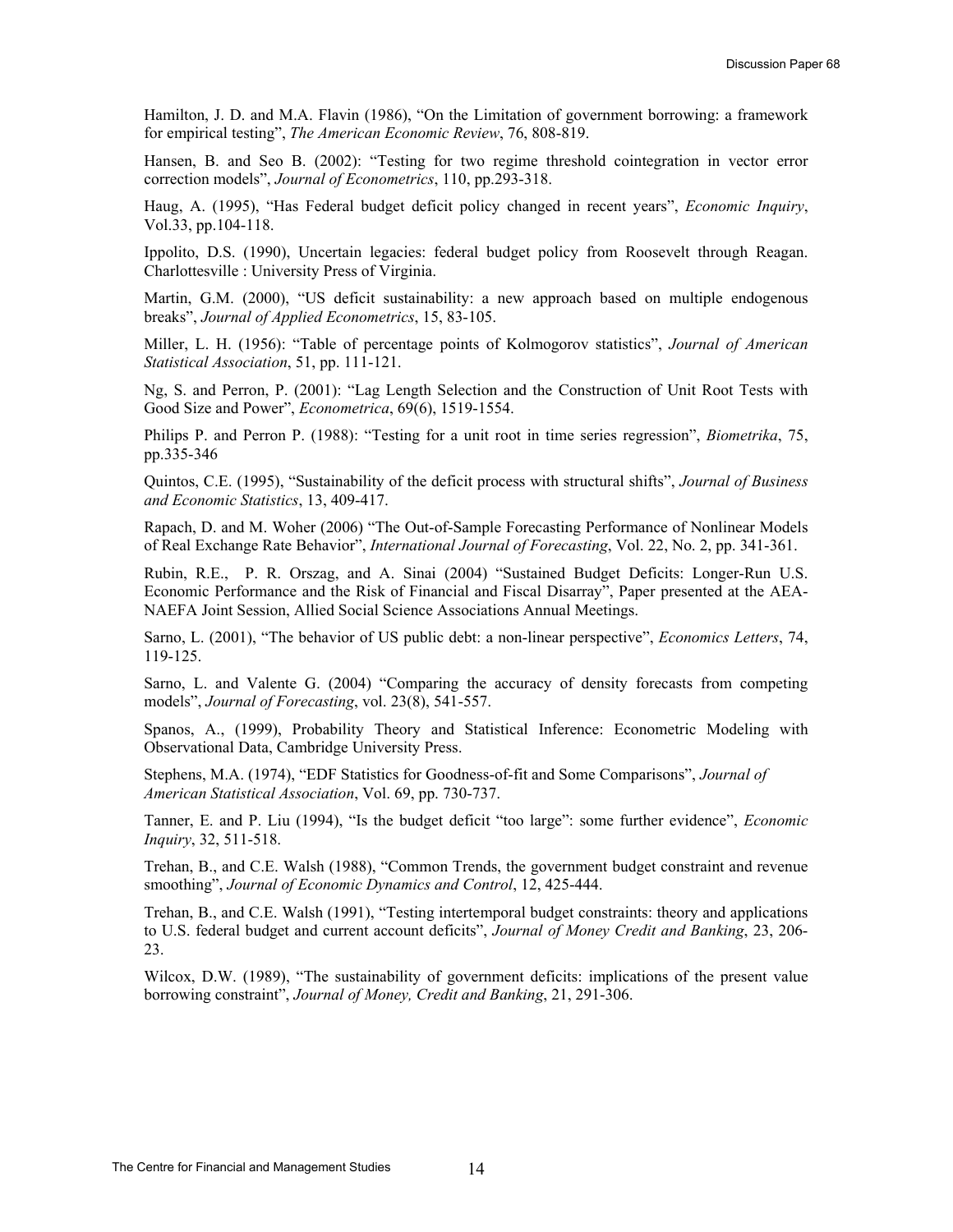## **Appendix**

# **A1. Generation of joint density forecast of linear and non-linear VECM using stochastic simulation**

The stochastic simulation method explained in Galvao (2005) is used to produce the joint density forecasts. Define  $x_t$  as the vector of endogenous variables  $\{AG, AR\}$ ,  $X^t = \{x_{t-1}, x_{t-2},...,x_{1}\}$  as the history at time t . Given an estimate of  $\wedge$ *A* from the linear VECM model  $x_t = f(X^{t-1}; A) + u_t$ , and of the sample covariance matrix of residuals,  $\Sigma$ , a trial sequence of forecasts  $x_{t+1}$ ,  $x_{t+2}$ ,  $x_{t+3}$ , ..., $x_{t+h}$  is built as  $\wedge$ follows. A random vector  $u_{t+1}$  is drawn from the distribution  $u \sim N\left(0, \Sigma\right)$ J  $\backslash$  $\overline{\phantom{a}}$  $\setminus$ ſ Σ  $\wedge$  $u \sim N | 0, \Sigma |$  and it is used to calculate

 $\hat{x}_{t+1}$ , given  $X^t$  and  $\hat{A}$ . Then  $\hat{x}_{t+1}$  is added to "history" to form  $\wedge$   $t+1$ *X* . This procedure is continued until the sequence of forecast is complete  $\{x_{t+1}, x_{t+2}, x_{t+3}, \ldots, x_{t+h}\}$ . This sequence of forecast can be called *S1*, and the same trial is repeated to obtain a set of 1000 forecast sequences. In the case of threshold models, the forecasting model can be also written as  $x_t^j = f^j(X^{t-1}; \beta^j) + \varepsilon_t^j$ , where  $j = 1,2$ , to

+

$$
\wedge 1 \qquad \wedge 2
$$

indicate the two regimes. Therefore, given  $\Sigma$  and  $\Sigma$ , which are the estimated covariances for the two regimes, in order to obtain the forecast sequence we proceed as follows. Given the one step ahead

point forecast, either the vector 
$$
u_{t+h}^1
$$
 is drawn from  $u^1 \sim N\left(0, \sum_{k=1}^{\infty} \right)$  or the vector  $u_{t+h}^2$  is drawn

from  $u^2 \sim N \left| 0, \Sigma \right|$ J  $\backslash$  $\mathbf{r}$  $\mathbf{I}$  $\setminus$ ſ  $u^2 \sim N\left( \frac{x^2}{2} \right)$ , depending on whether the deficit is below or above the estimated threshold.

The realizations for this vector of innovations are then used to calculate  $\hat{x}_{t+1}$ , given  $X^t$  and  $\wedge$ *A* . Then  $\hat{x}_{t+1}$  is added to "history" to form  $\hat{X}$ . This procedure is continued until the sequence of forecast is  $\wedge$   $t+1$ complete  $\{x_{t+1}, x_{t+2}, x_{t+3}, \ldots, x_{t+h}\}$ . This sequence of forecast can be called  $S_t$ , and the same trial is repeated to obtain a set of 1000 forecast sequences. For each sequence of forecasts *Sm*, (with *m* describing the  $m<sup>th</sup>$  scenario) we pick the last vector of observations, e.g.  $x<sub>t+h</sub>$ . The first component of this vector describes the joint model prediction for the (change in the) government spending series associated with scenario *m* and the second component of this vector describes the joint model prediction for the (change in the) tax revenue series associated with scenario *m.*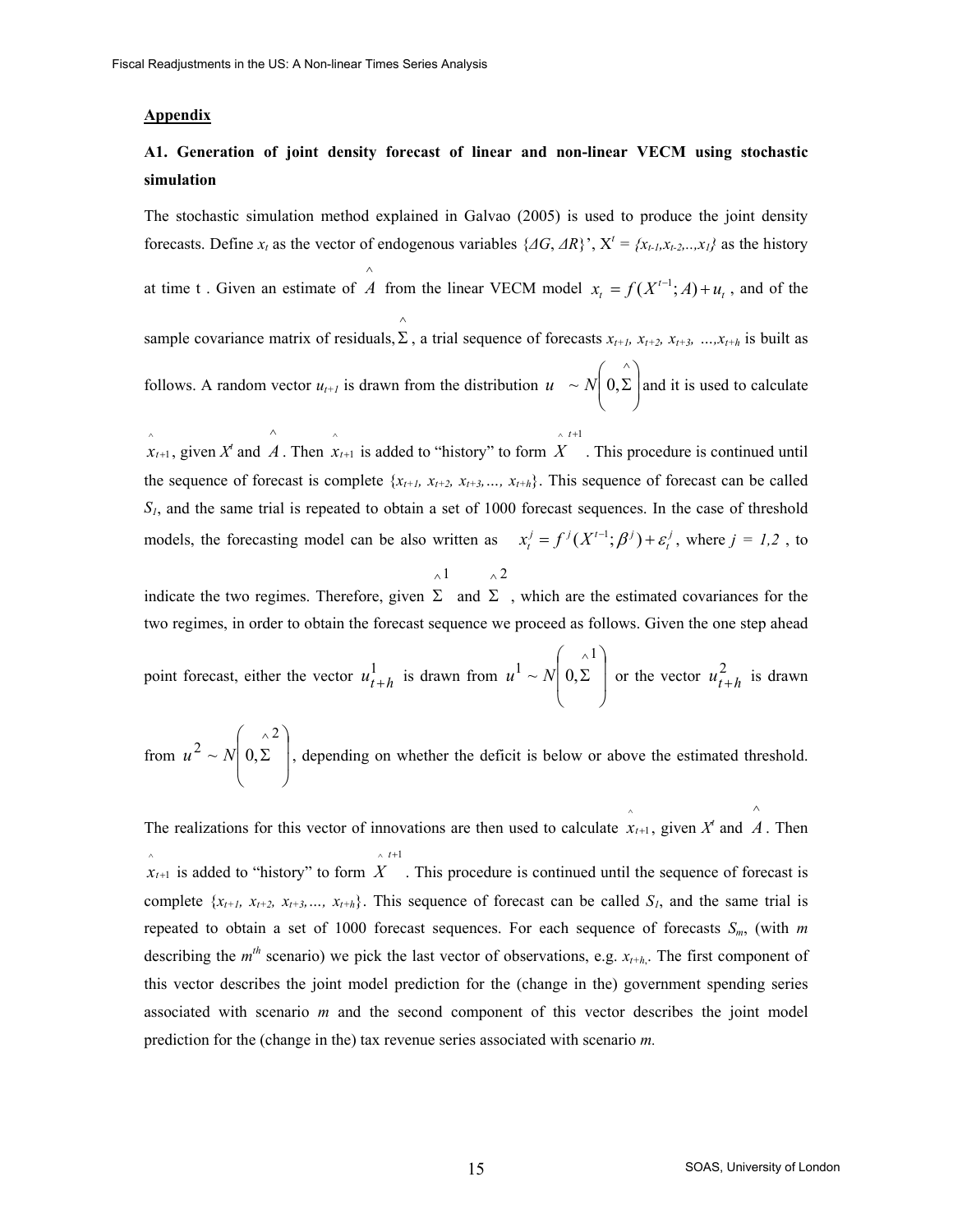# **A2. Generation of conditional density forecast linear and non-linear VECM using stochastic simulation**

The methodology to generate the sequence of forecast *S* (by picking the last observation in this sequence) is similar to the method described in A.1. The only exception consists of fixing to a specific value one of the two innovations, and this gives the conditional density forecast. In particular, if we fix the innovation to tax revenues to the sample mean of this series, and if we let the other shock (e.g. the one affecting government spending) to get 1000 realisations from Gaussian random draws, then we are able to generate the density forecast of government spending conditional on the sample mean value of tax revenues. Furthermore, if we fix the innovation to government spending to the sample mean of this series, and if we let the other shock (e.g. the one affecting tax revenues) to get 1000 realisations from Gaussian random draws, then we are able to generate the density forecast of tax revenues spending conditional on the sample mean value of tax revenues..

# **A.3 Generation of marginal density forecast of linear and non-linear VECM using stochastic simulation**

The methodology to generate the sequence of forecast *S* (by picking the last observation in this sequence) is similar to the method described in A.1. However, the simulation method involves calibration to the sample standard deviation of each series and not to the overall sample covariance matrix. Specifically, the only difference with the method described in A.1 consists of multiplying the different realization of an iid shock (using standardized Gaussian random draws) by the sample standard deviation of government spending, thereby obtaining the marginal density forecast of government If we multiply the different realization of an iid shock (using standardized Gaussian random draws) by the sample standard deviation of tax revenues, thereby obtaining the marginal density forecast of tax revenues.

## **A.4 Generation of density forecast of a univariate AR model using stochastic simulation**

Given the estimation of an AR(1) for each of the two series, the density forecasts at different horizon

for one series is given by  $\wedge$   $\wedge$   $\wedge$   $\wedge$   $h$   $\wedge$   $h$   $\wedge$   $h$   $\wedge$  $x_{t+h} = \alpha_0 h + (\alpha_1 x_t + \alpha_1 u_{t+1} + ... + u_{t+h})$ *h*  $\alpha_0$  h+ ( $\alpha_1$  x, +  $\alpha$  $\alpha_0$ <sup>-1</sup> u<sub>t+1</sub>+...+u<sub>t+h</sub>), where  $\alpha_0$  and  $\alpha_1$ 

are the estimated intercept and autoregressive coefficient of each series.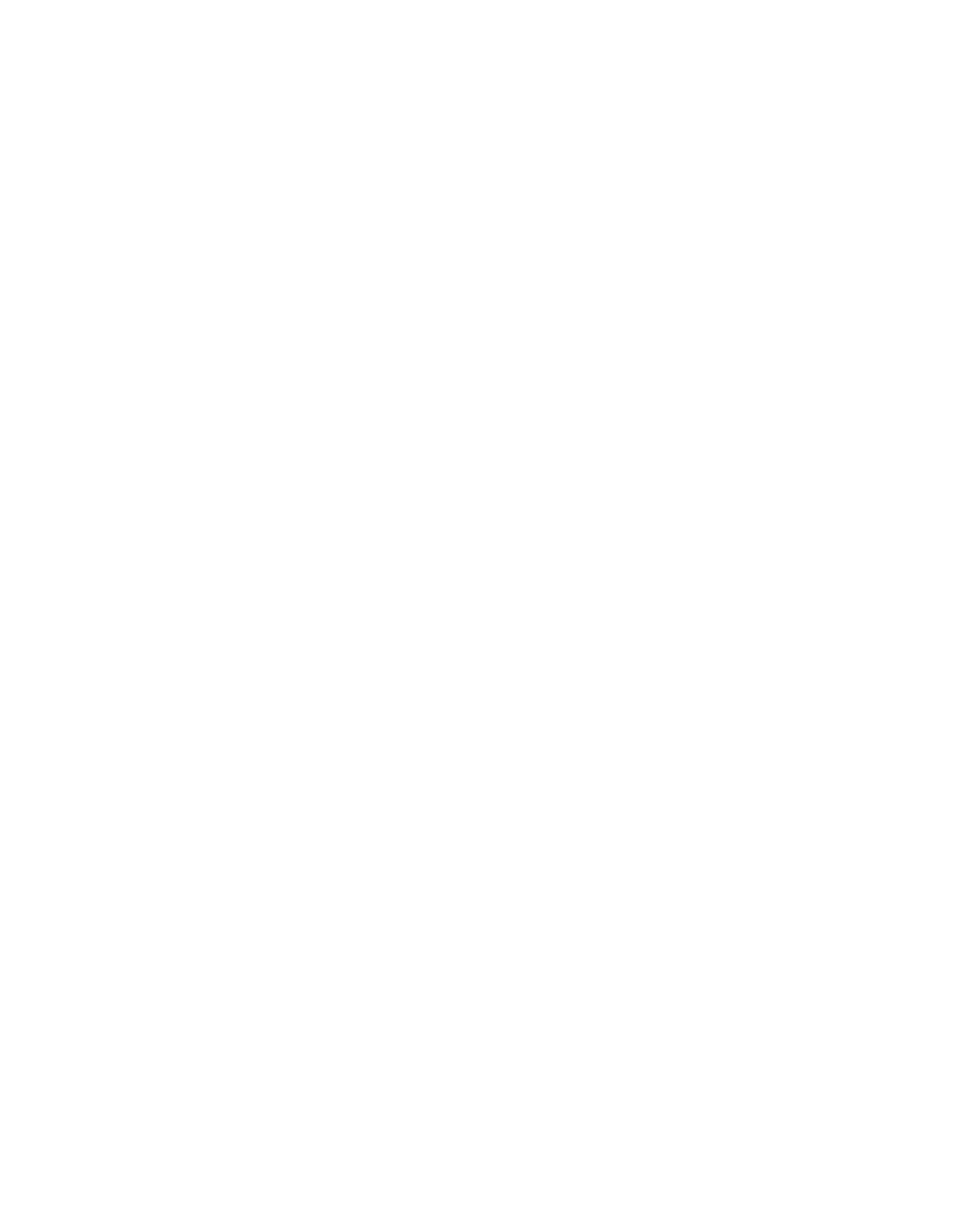# **Table 2a: Lag order for Linear VECM**

| Lag order      | <b>AIC</b> | <b>BIC</b> |
|----------------|------------|------------|
|                | $-9.781$   | $-6.887$   |
|                | $-9.474$   | $-5.156$   |
|                |            |            |
|                | $-6.78$    | $-1.055$   |
|                |            |            |
| $\overline{4}$ | $-0.409$   | 6.711      |
|                |            |            |

# **Table 2b: Lag order for Threshold VECM**

| Lag order | <b>AIC</b> | <b>BIC</b> |
|-----------|------------|------------|
|           | $-12.87$   | $-7.082$   |
|           | $-11.24$   | $-2.609$   |
|           | $-6.782$   | $-1.055$   |
| 4         | 7.798      | 22.04      |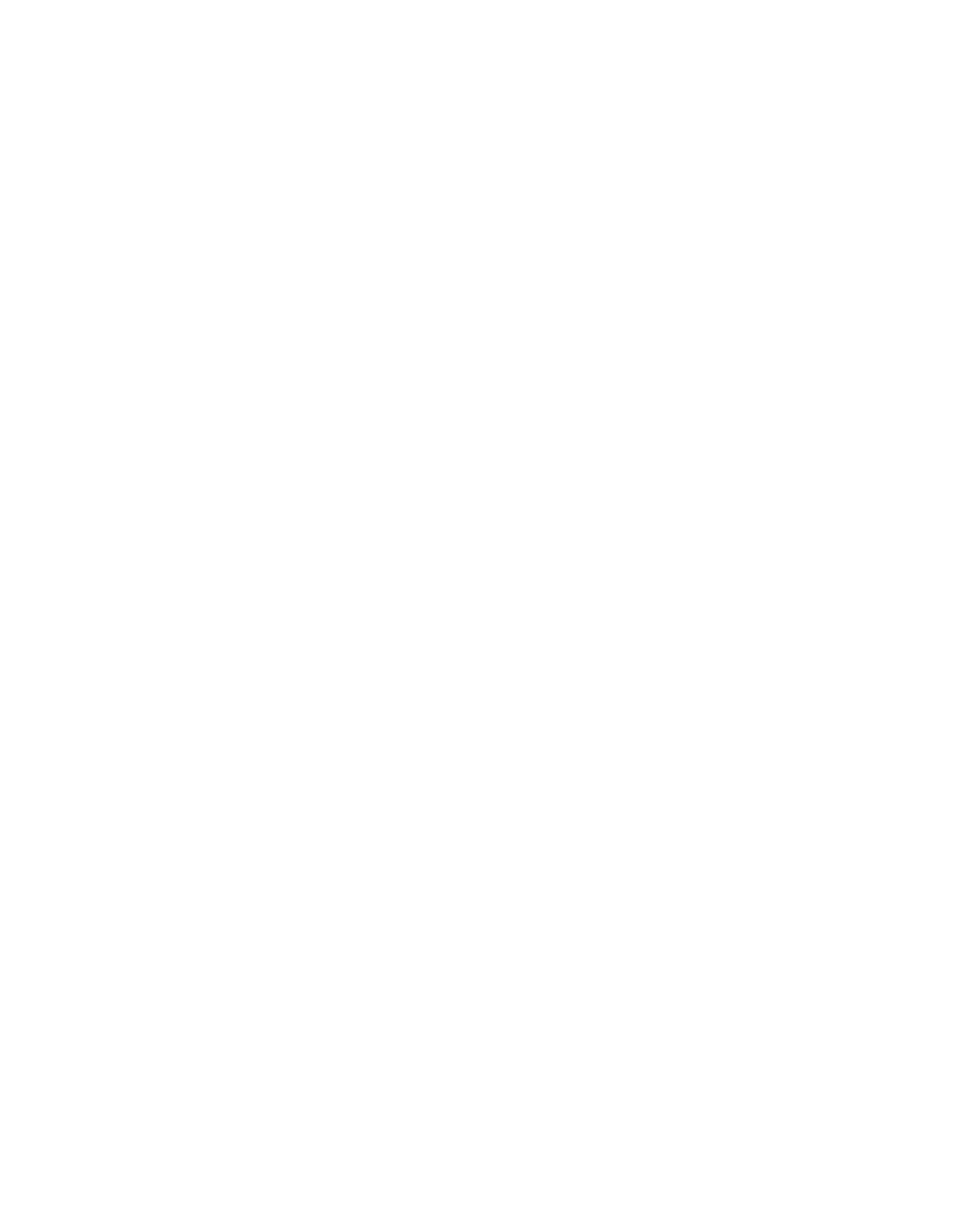|                            | $\beta = 1$ |          |                              |          |
|----------------------------|-------------|----------|------------------------------|----------|
|                            |             |          | Threshold Estimate = $8.859$ |          |
|                            |             | Regime 1 | <b>Regime 2</b>              |          |
|                            | ΛG          | ΛR       | ΛG                           | ΛR       |
| Intercept                  | 0.312       | 0.068    | 3.137                        | 0.988    |
|                            | (0.066)     | (0.101)  | (1.160)                      | (1.336)  |
| $W_{t-1}$                  | $-0.010$    | 0.023    | $-0.242$                     | $-0.012$ |
|                            | (0.014)     | (0.022)  | (0.096)                      | (0.113)  |
| $\Delta G_{t-1}$           | $-0.216$    | $-0.040$ | $-0.142$                     | $-0.514$ |
|                            | (0.135)     | (0.099)  | (0.125)                      | (0.246)  |
| $\Delta R_{t-1}$           | $-0.094$    | 0.101    | $-0.088$                     | $-0.697$ |
|                            | (0.055)     | (0.138)  | (0.084)                      | (0.153)  |
| $%$ of<br>observatio<br>ns | 82%         |          |                              | 18%      |
| in regime                  |             |          |                              |          |

# **Table 4 - Estimates of the Threshold VAR**

Notes: Standard errors in parentheses.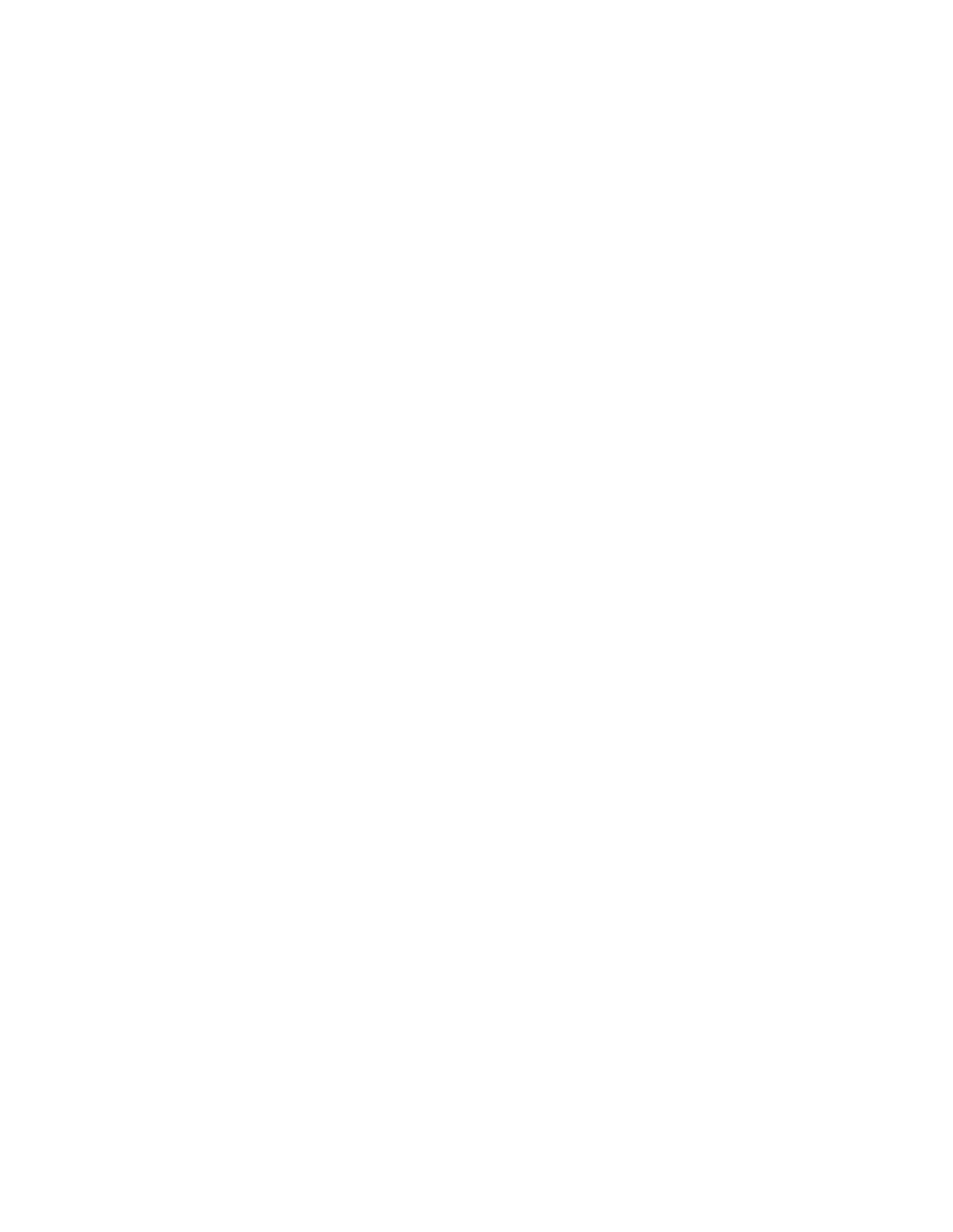| 1 quarter ahead forecasts |                          |                 |                                    |                  |                                    |                  |
|---------------------------|--------------------------|-----------------|------------------------------------|------------------|------------------------------------|------------------|
| Moment                    |                          | AR              | <b>Linear VECM</b>                 |                  | <b>Threshold VECM</b>              |                  |
|                           | $\boldsymbol{\varDelta}$ | $\overline{AR}$ | $\varDelta G$                      | $\overline{AR}$  | $\varDelta G$                      | $\overline{AR}$  |
| $\mathbf{1}$              | 0.14                     | 0.00            | 0.127                              | 0.006            | 0.130                              | 0.014            |
|                           | 3                        | $\overline{2}$  |                                    |                  |                                    |                  |
|                           |                          |                 |                                    |                  |                                    |                  |
| 2                         | 0.56                     | 0.28            | 0.510                              | 0.104            | 0.463                              | 0.132            |
|                           | $\theta$                 | 4               |                                    |                  |                                    |                  |
| $\overline{3}$            | 0.22                     | 0.05            | 0.209                              | 0.051            | 0.189                              | 0.077            |
|                           | 8                        | 1               |                                    |                  |                                    |                  |
|                           |                          |                 | $\triangle G/\triangle R$          | AR/AG            | $\triangle G/\triangle R$          | AR/AG            |
| 1                         |                          |                 | 0.126                              | 0.008            | 0.126                              | 0.015            |
| $\overline{2}$            |                          |                 | 0.515                              | 0.120            | 0.469                              | 0.138            |
|                           |                          |                 |                                    |                  |                                    |                  |
| $\overline{3}$            |                          |                 | 0.211                              | 0.076            | 0.199                              | 0.0824           |
|                           |                          |                 | $(\Delta G/\Delta R)$ * $\Delta R$ | $(AR/AG)$ * $AG$ | $(\Delta G/\Delta R)$ * $\Delta R$ | $(AR/AG)$ * $AG$ |
| $\mathbf{1}$              |                          |                 | 0.122                              | 0.006            | 0.126                              | 0.003            |
|                           |                          |                 |                                    |                  |                                    |                  |
| $\overline{2}$            |                          |                 | 0.500                              | 0.112            | 0.548                              | 0.228            |
| $\overline{3}$            |                          |                 | 0.211                              | 0.0753           | 0.185                              | 0.057            |

# **Table 6a: LM test for iid of probability integral transform**

Note: The table records the p-values for  $\chi^2$  LM tests of serial correlation (up to fourth order) for the first, second and third moments of the probability integral transform, PIT, series.

|  | Table 6b: LM test for iid of probability integral transform |
|--|-------------------------------------------------------------|
|  |                                                             |

| 4 quarters ahead forecasts |               |                                    |                                                         |                                    |                           |                       |
|----------------------------|---------------|------------------------------------|---------------------------------------------------------|------------------------------------|---------------------------|-----------------------|
| Moment                     | AR            |                                    |                                                         | <b>Linear VECM</b>                 |                           | <b>Threshold VECM</b> |
|                            | $\varDelta G$ | $\overline{AR}$                    | $\varDelta G$                                           | $\overline{AR}$                    | $\varDelta G$             | $\overline{AR}$       |
| 1                          | 0.1<br>47     | 0.001                              | 0.174                                                   | 0.004                              | 0.097                     | 0.012                 |
| $\overline{2}$             | 0.4<br>65     | 0.326                              | 0.544                                                   | 0.199                              | 0.592                     | 0.119                 |
| 3                          | 0.3<br>62     | 0.093                              | 0.264                                                   | 0.050                              | 0.148                     | 0.075                 |
|                            |               |                                    | $\triangle G/\triangle R$                               | $\triangle A\angle A$              | $\triangle G/\triangle R$ | $\triangle A\angle A$ |
| 1                          |               |                                    | 0.162                                                   | 0.0103                             | 0.108                     | 0.007                 |
| $\overline{2}$             |               |                                    | 0.624                                                   | 0.161                              | 0.657                     | 0.095                 |
| 3                          |               |                                    | 0.245                                                   | 0.116                              | 0.188                     | 0.0304                |
|                            |               | $(\Delta G/\Delta R)$ * $\Delta R$ | $\left( \frac{\Delta R}{\Delta G} \right)$ * $\Delta G$ | $(\Delta G/\Delta R)$ * $\Delta R$ | $(AR/AG)$ * $AG$          |                       |
| 1                          |               |                                    | 0.154                                                   | 0.006                              | 0.095                     | 0.011                 |
| $\overline{2}$             |               |                                    | 0.539                                                   | 0.108                              | 0.625                     | 0.105                 |
| $\overline{3}$             |               |                                    | 0.249                                                   | 0.0593                             | 0.147                     | 0.053                 |

Note: Note: see Note to Table 6a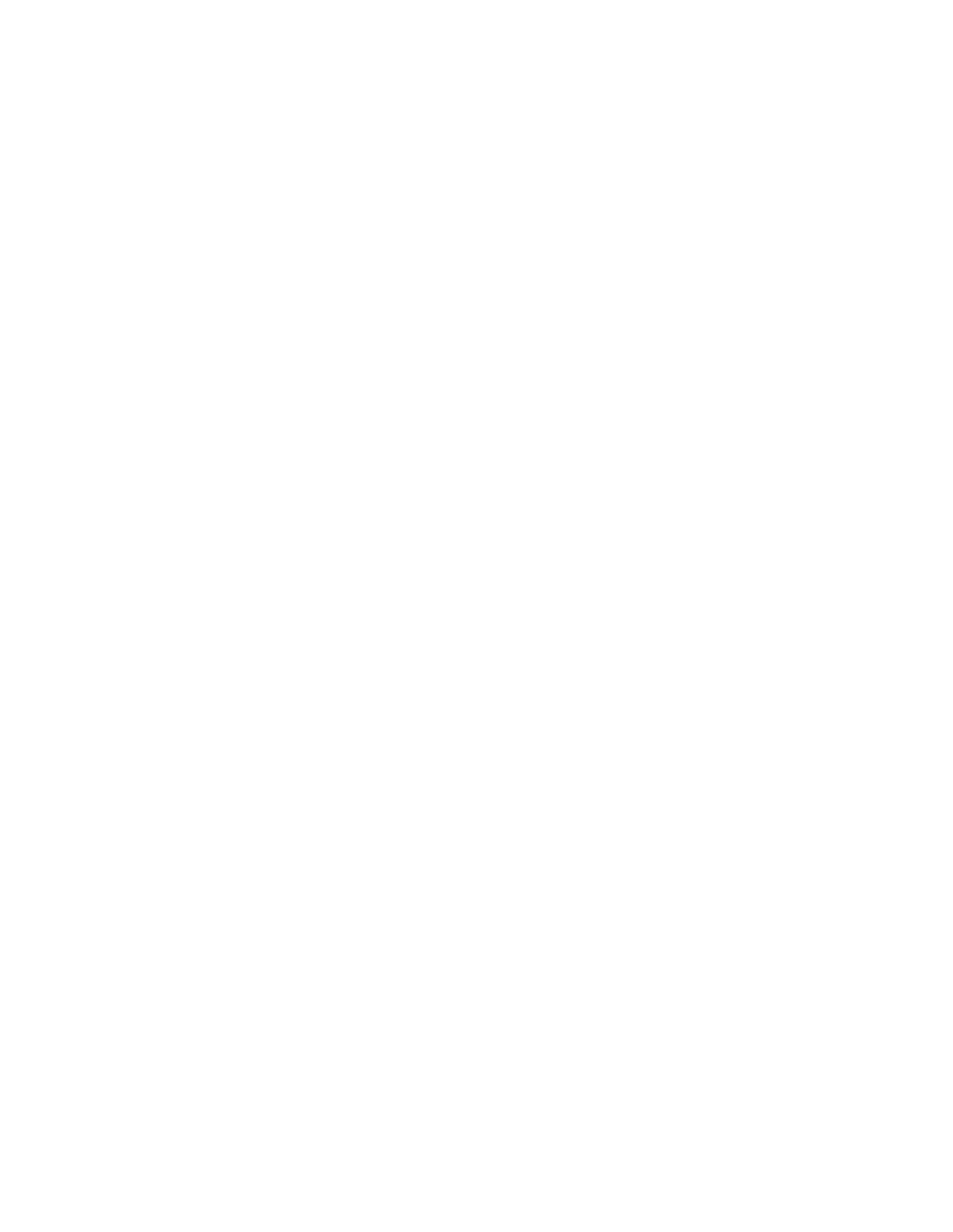| AR            |                 | <b>Linear VECM</b>        |                       |                             | <b>Threshold VECM</b> |
|---------------|-----------------|---------------------------|-----------------------|-----------------------------|-----------------------|
| $\varDelta G$ | $\overline{AR}$ | AG                        | ΔR                    | ΔG                          | $\overline{AR}$       |
| 0.00          | 0.00            | 0.000                     | 0.000                 | 0.000                       | 0.000                 |
| $\theta$      | 0               |                           |                       |                             |                       |
|               |                 | $\triangle G/\triangle R$ | $\triangle A\angle A$ | $\triangle G/\triangle R$   | AR/AG                 |
|               |                 | 0.000                     | 0.000                 | 0.072                       | 0.000                 |
|               |                 | $(\Delta G/\Delta R)$     | (AR/AG)               | $(\triangle G/\triangle R)$ | (AR/AG)               |
|               |                 | $*_{AR}$                  | $\mathcal{A}G$        | $^*AR$                      | $\mathscr{A}G$        |
|               |                 | 0.000                     | 0.000                 | 0.104                       | 0.000                 |

**Table 7a: Berkowitz test for 1 quarter ahead forecasts** 

Note: The entries are the p-values of the Berkowitz (1999) Likelihood ratio test for joint null of normality and iid in PIT\*, which is the inverse of the cumulative normal distribution of the probability integral transform, PIT.

# **Table 7b: Berkowitz test for 4 quarter ahead forecasts**

| <b>AR</b>     |                 | <b>Linear VECM</b>        |                                          | <b>Threshold VECM</b>       |                          |
|---------------|-----------------|---------------------------|------------------------------------------|-----------------------------|--------------------------|
| $\varDelta G$ | $\overline{AR}$ | AG                        | $\overline{AR}$                          | $\varDelta G$               | $\overline{AR}$          |
| 0.01          | 0.00            | 0.000                     | 0.000                                    | 0.010                       | 0.000                    |
| 3             |                 |                           |                                          |                             |                          |
|               |                 | $\triangle G/\triangle R$ | $\triangle R/\triangle G$                | AG/AR                       | $\triangle A\triangle A$ |
|               |                 | 0.000                     | 0.000                                    | 0.013                       | 0.000                    |
|               |                 | $(\Delta G/\Delta R)$     | $\left(\frac{\Delta R}{\Delta G}\right)$ | $(\triangle G/\triangle R)$ | (AR/AG)                  |
|               |                 | $*$ AR                    | $\mathcal{A}G$                           | $^*AR$                      | $\mathcal{A}G$           |
|               |                 | 0.000                     | 0.000                                    | 0.012                       | 0.000                    |

Note: see Note to Table 7a

## **Table 7c: Berkowitz test for 8 quarter ahead forecasts**

| <b>AR</b>     |                 | <b>Linear VECM</b>          |                                          | <b>Threshold VECM</b>     |                                              |
|---------------|-----------------|-----------------------------|------------------------------------------|---------------------------|----------------------------------------------|
| $\varDelta G$ | $\overline{AR}$ | ΔG                          | AR                                       | AG                        | $\overline{\mathbf{A}}\overline{\mathbf{R}}$ |
| 0.00          | 0.00            | 0.000                       | 0.000                                    | 0.074                     | 0.000                                        |
| $\theta$      | 0               |                             |                                          |                           |                                              |
|               |                 | $\triangle G/\triangle R$   | $\triangle R/\triangle G$                | $\triangle G/\triangle R$ | AR/AG                                        |
|               |                 | 0.000                       | 0.000                                    | 0.031                     | 0.000                                        |
|               |                 | $(\triangle G/\triangle R)$ | $\left(\frac{\Delta R}{\Delta G}\right)$ | $(\Delta G/\Delta R)$     | (AR/AG)                                      |
|               |                 | $*_{AR}$                    | $*$ AG                                   | $*_{AR}$                  | $\mathscr{A}G$                               |
|               |                 | 0.000                       | 0.000                                    | 0.048                     | 0.000                                        |

Note: see Note to Table 7a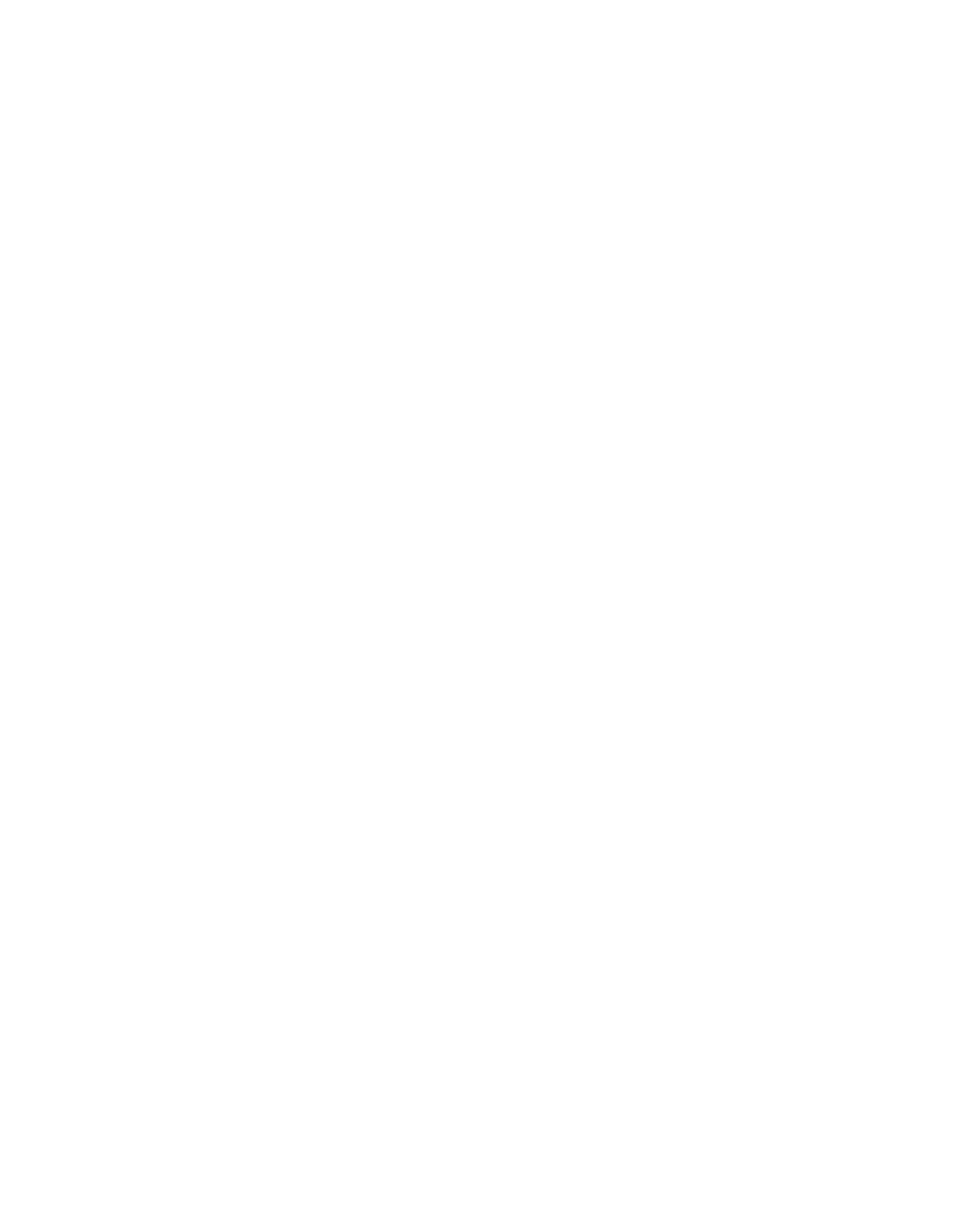

**Figure 1: Identification of Threshold Regimes**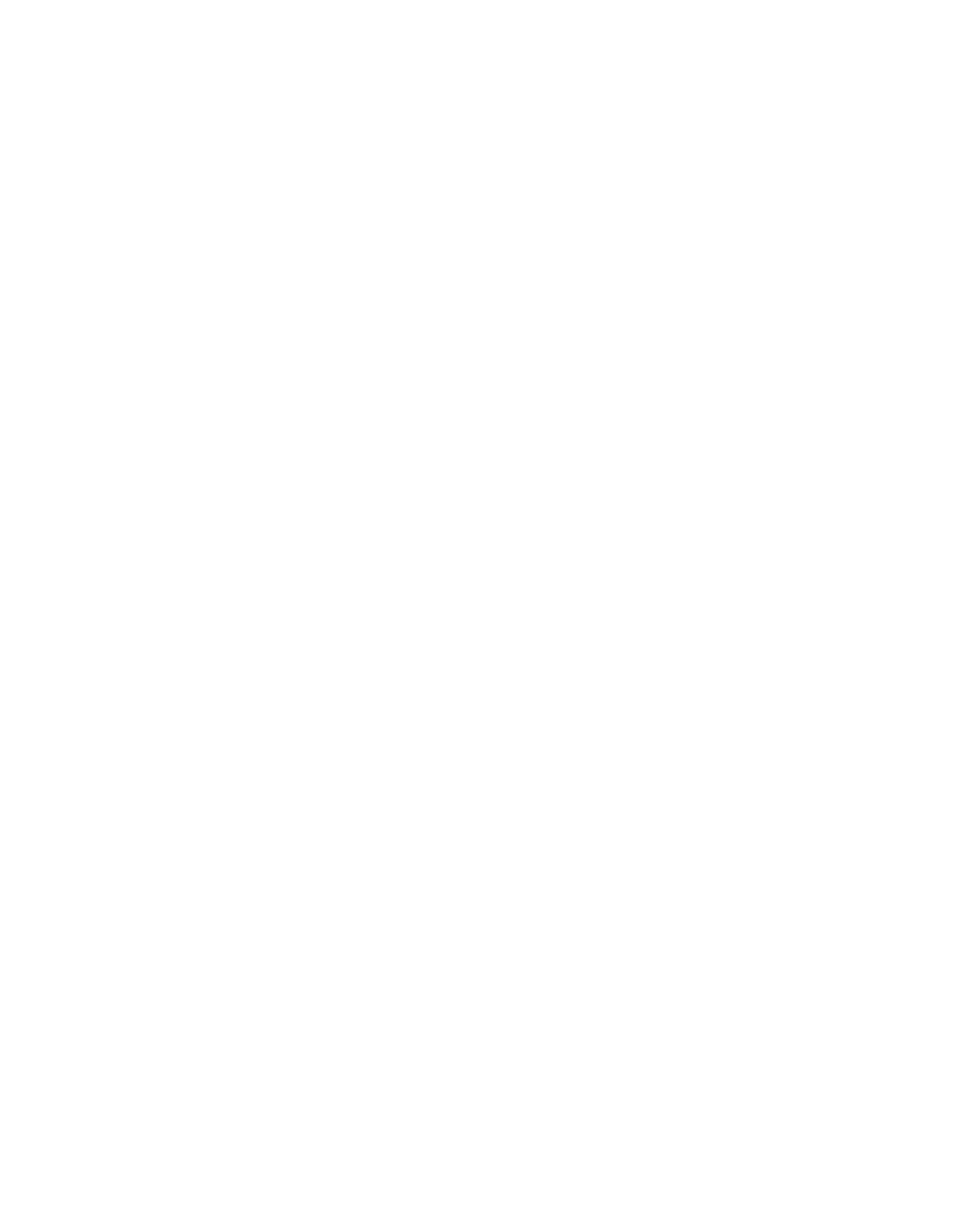

# **Figure 3: PP plots for PIT corresponding to linear VECM marginal density forecasts**



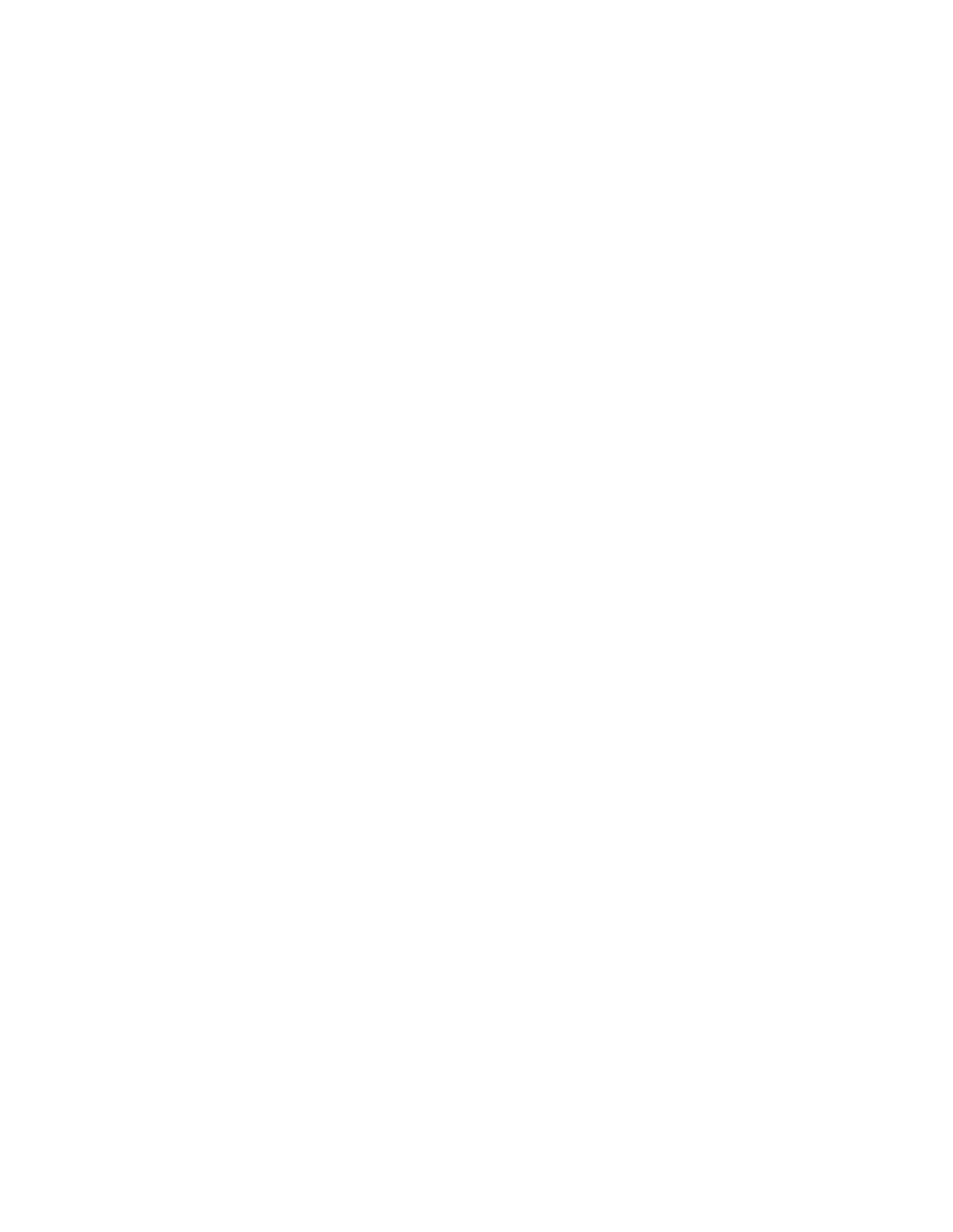

# **Figure 5: PP plots for PIT corresponding to linear VECM joint density forecasts**

**(∆G/∆R)\* ∆R: 1 step ahead (∆R/∆G)\* ∆G: 1 step ahead** 

-0.4

-0.4